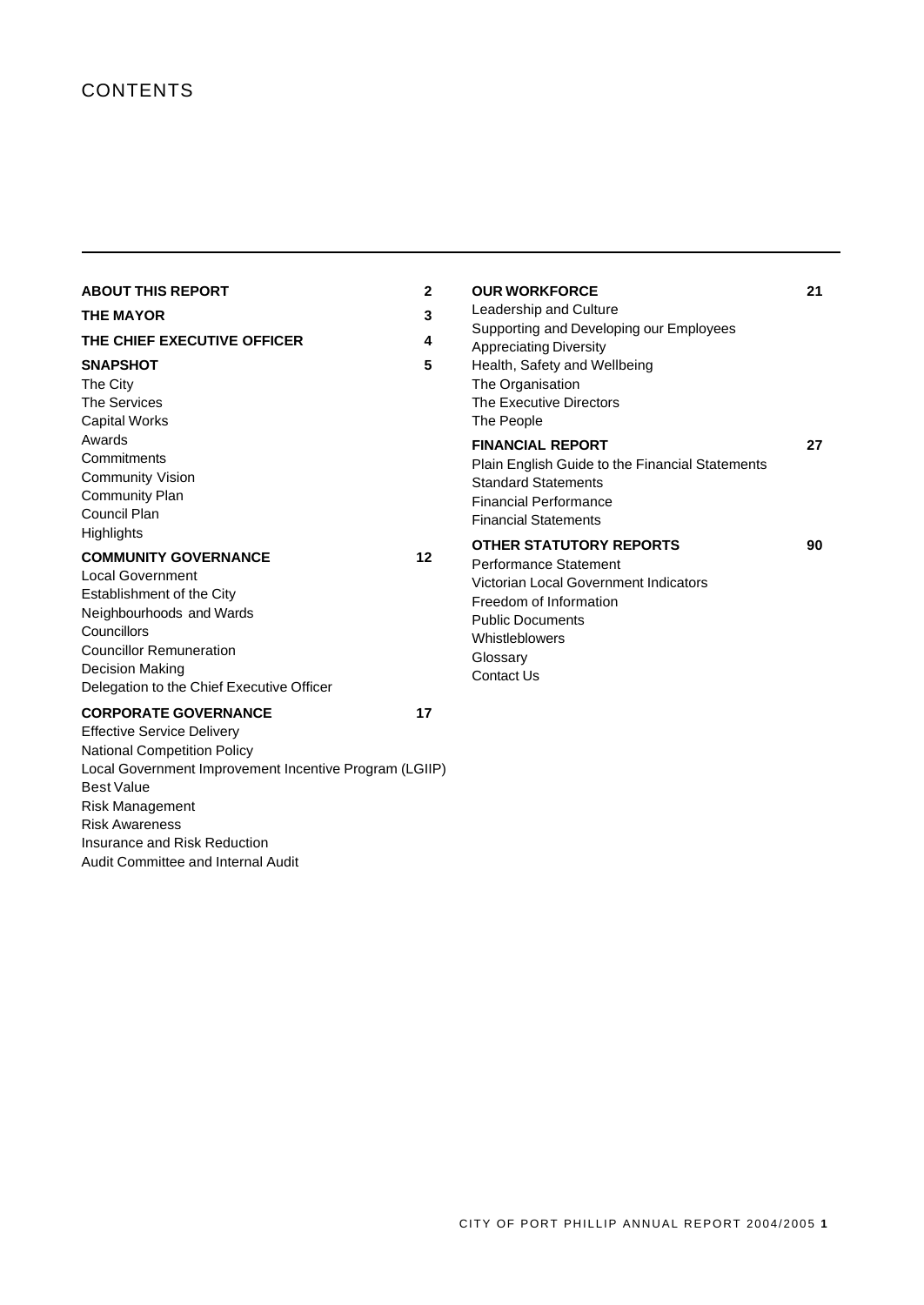# ABOUT THIS REPORT

This is the eleventh annual report produced by the City of Port Phillip. It is an opportunity for us to reflect on where we have been over the past year and celebrate our achievements.

We are committed to providing open and transparent reporting to the community. We are also committed to meeting all our statutory reporting responsibilities. This includes responding to the Local Government Act 1989 and the Local Government (General) Regulations 2004, which outline what is to be contained in the annual report.

To meet our statutory obligations, this annual report contains an account of the council's operations during the financial year. This includes a review of the council's performance against its council plan. The report also contains standard statements, financial statements and a performance statement, which have been audited by the Victorian Auditor General.

A copy of the annual report is sent to the Minister for Local Government and is then presented to the councillors and community at a meeting of the council.

The City of Port Phillip also produces an annual snapshot, which summarises the council's activities and achievements for each financial year (July to June). This annual snapshot is distributed across the municipality with the council's community newsletter Divercity and is forwarded by mail to ratepayers who do not live in the municipality.

For a copy of the annual snapshot or additional copies of the annual report, contact the council's ASSIST Centre on (03) 9209 6777 or via email at assist@portphillip.vic.gov.au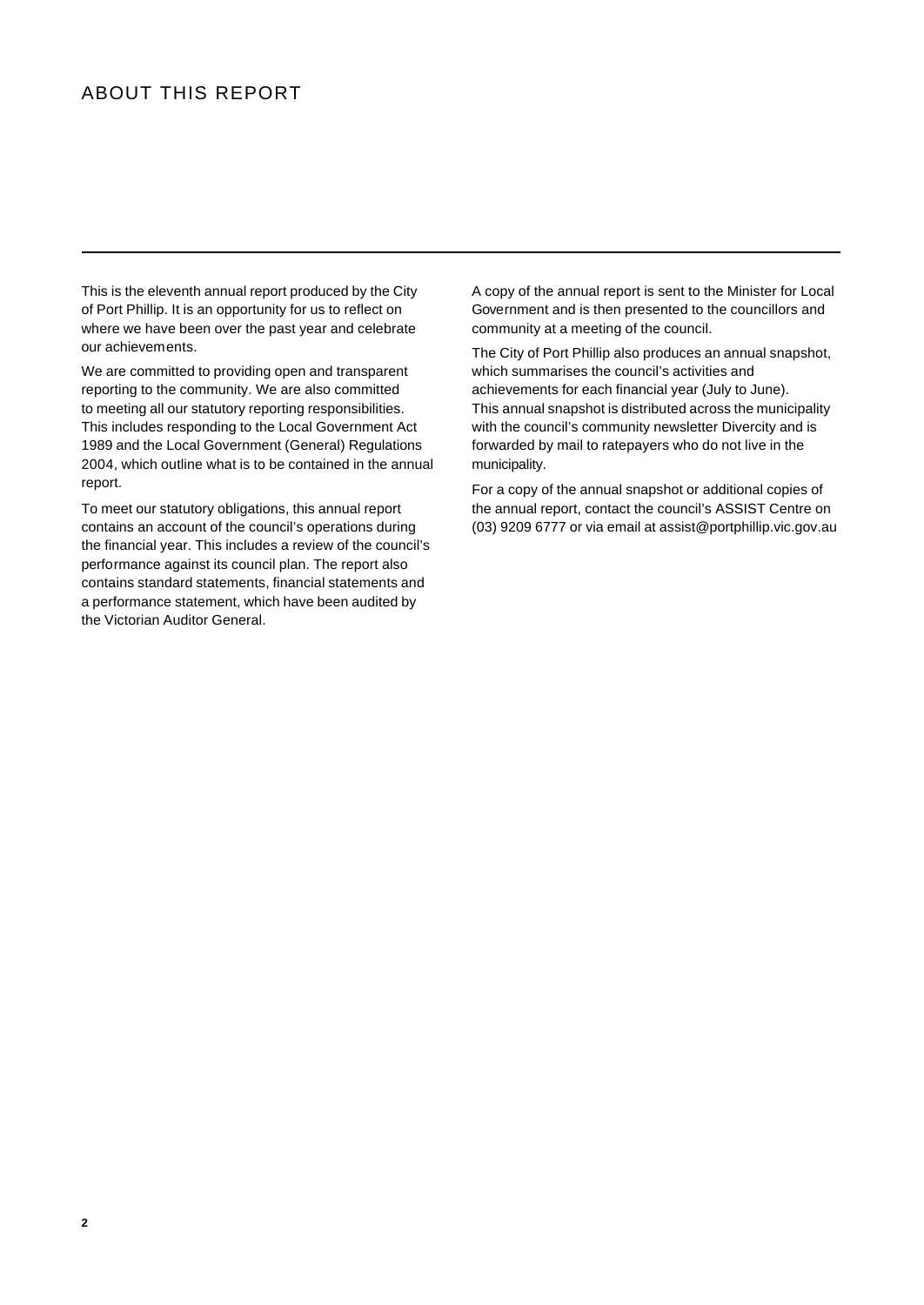# INTRODUCTION FROM THE MAYOR

The last twelve months has been a dynamic time for the City of Port Phillip. One critical community event was the council election in November 2004. With the retirement of four councillors at those elections, the newly elected team of seven included four first-time councillors.

Highlights of the 2004-2005 year have included planting an extra 1,000 trees in streets and parks, securing state government funding to save Middle Park Beach, new environmental initiatives such as Port Phillip's first stormwater retention system.

With the new council determined to focus on the future, we have developed a four year council plan that aims to keep Port Phillip a great place 10 or 20 or 50 years into the future.

The council plan tackles many tough issues such as the child care access crisis, where future residential development should and shouldn't go, and how to look after the long-term environmental future of the city. We have to do the groundwork now so that services and facilities support an inclusive community in years to come. For instance, we are looking to a future where older people can access local care services - so they can stay in the communities they cherish, near the people they love. We need to work closely with other levels of government to address these long-term challenges.

Dealing with all these challenges doesn't just require an ongoing conversation with the community about their vision for the future. It also requires smart and far-thinking resource management. In this report you will also find details of council's healthy financial position.

Council's annual report is an important part of the Port Phillip council's accountability and good governance. It's an opportunity for conversation about what has been achieved and where we're heading.

Community members can also stay informed about what's happening through our community newsletter, Divercity, through Port Phillip Online (www.portphillip.vic.gov.au) and through local media. These are exciting times, so keep in touch!

**Councillor Darren Ray Mayor**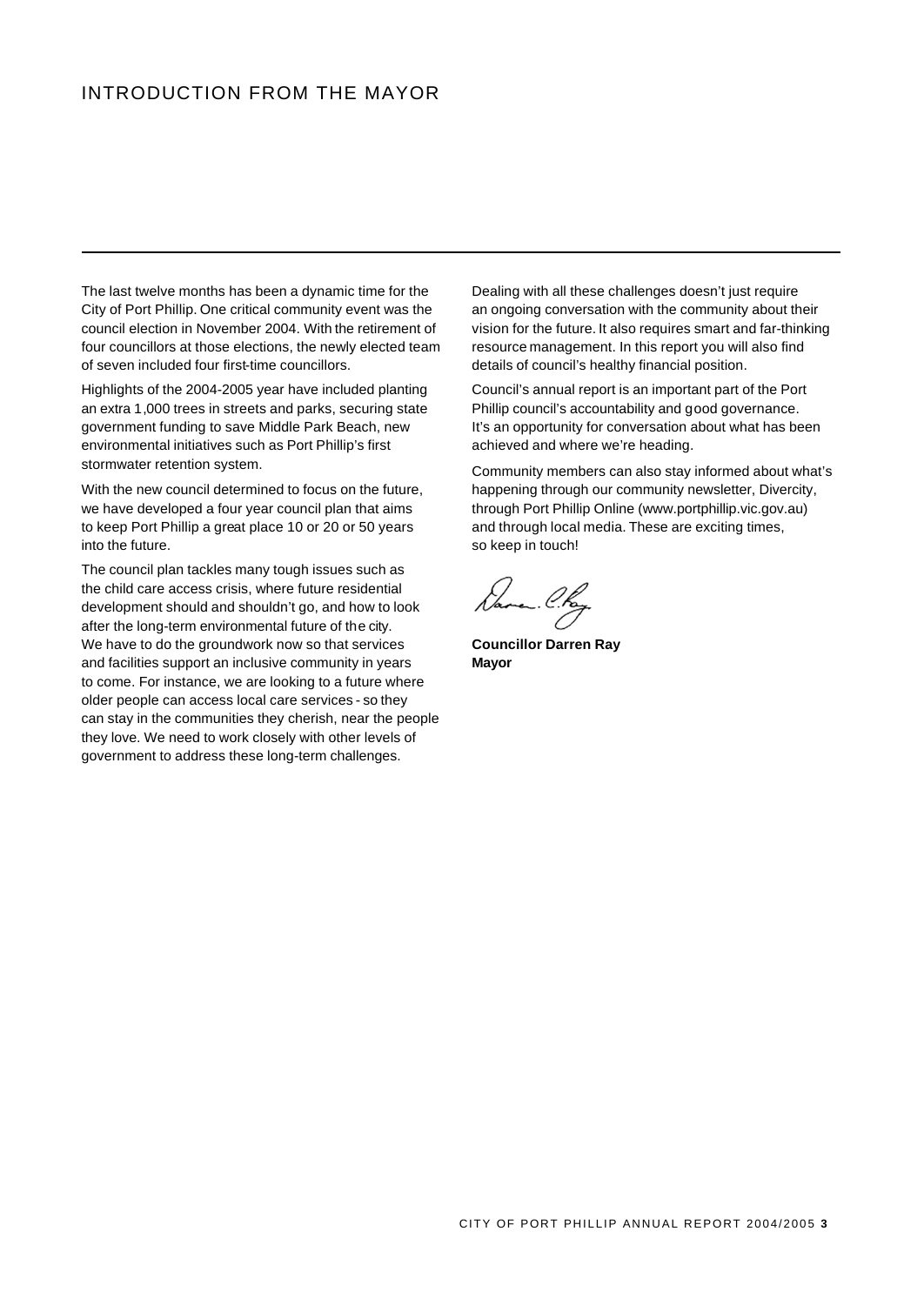# THE CHIEF EXECUTIVE OFFICER

The last financial year has seen significant progress on a number of projects critical to the future of the City of Port Phillip.

St Kilda's Edge is a twenty year vision for the rejuvenation of the St Kilda foreshore. In April 2004 expressions of interest were called for to develop the 'triangle site', the site that includes the Palais, the Palace and a car park. The call for expressions of interest emphasised the need to celebrate the 'St Kilda-ness' of the site.

A preliminary plan was drawn up for a new St Kilda promenade along the beach, which will be the subject of community consultation later in 2005. The redevelopment of West Beach Pavilion near the Catani Gardens progressed significantly. This will see a new café and a new public space available free for community events.

Construction started on the upgrade to South Melbourne Market in January 2005. The upgrade will ensure the market complies with health, safety and food standards. I'm grateful for the co-operation of shoppers and stallholders as we ensure the future for Melbourne's most authentic community market.

Reflecting the vital importance of public libraries, council increased its spending on library books, magazines, videos, DVDs and other items by 20% over the year. A new library strategic plan was developed.

The council made a range of improvements to open space and environmental services, including planting new trees, improving beach cleaning, and implementing a new ondemand hard rubbish service.

A planning permit was granted for the redevelopment of the St Kilda Town Hall. This project will make the best use possible of our town halls, which are important and symbolic community spaces. The building redevelopment will see Port Phillip staff consolidated at St Kilda Town Hall and substantially free up some space in the South Melbourne Town Hall for use by community groups.

The attached financial statements show that council's financial position is sound, with a net operating surplus of \$5.3m and a marked improvement in its working capital ratio to 3.68 (2004: 2.86). Council continues to expand capital works within a responsible financial strategy to ensure infrastructure adequacy throughout the City. A number of projects extend beyond this financial year and funds have been set aside to be drawn down as required, to complete the projects.

Although Port Phillip is financially healthy, the local government sector as a whole is facing a real challenge in ensuring long-term financial sustainability. The federal government, state government and the local government sector are now working on an agreement to deliver full funding of allocated responsibilities. I have been working with a group of local government CEOs across Australia to model long-term solutions to local government financing. We hope that the federal government will make a decision to restore and maintain local government proportional funding levels.

The Port Phillip community rightly expects high standards of services and facilities across the municipality. Port Phillip puts significant effort into ensuring staff are trained and supported to respond promptly and effectively to community demands. As an organisation we are also planning for a sustainable future to ensure that services and facilities meet community needs in the years to come.

(f)

David Spokes Chief Executive Officer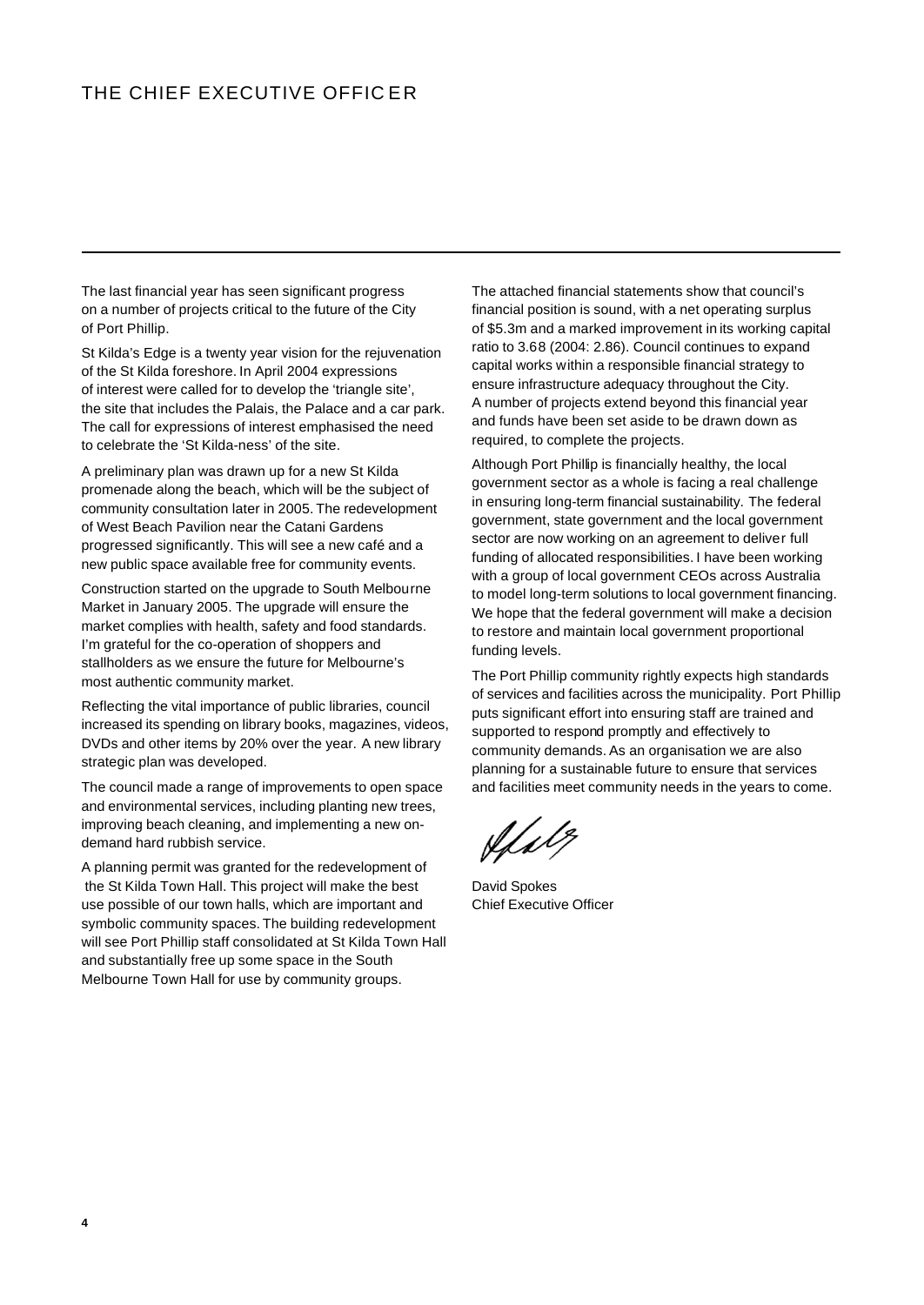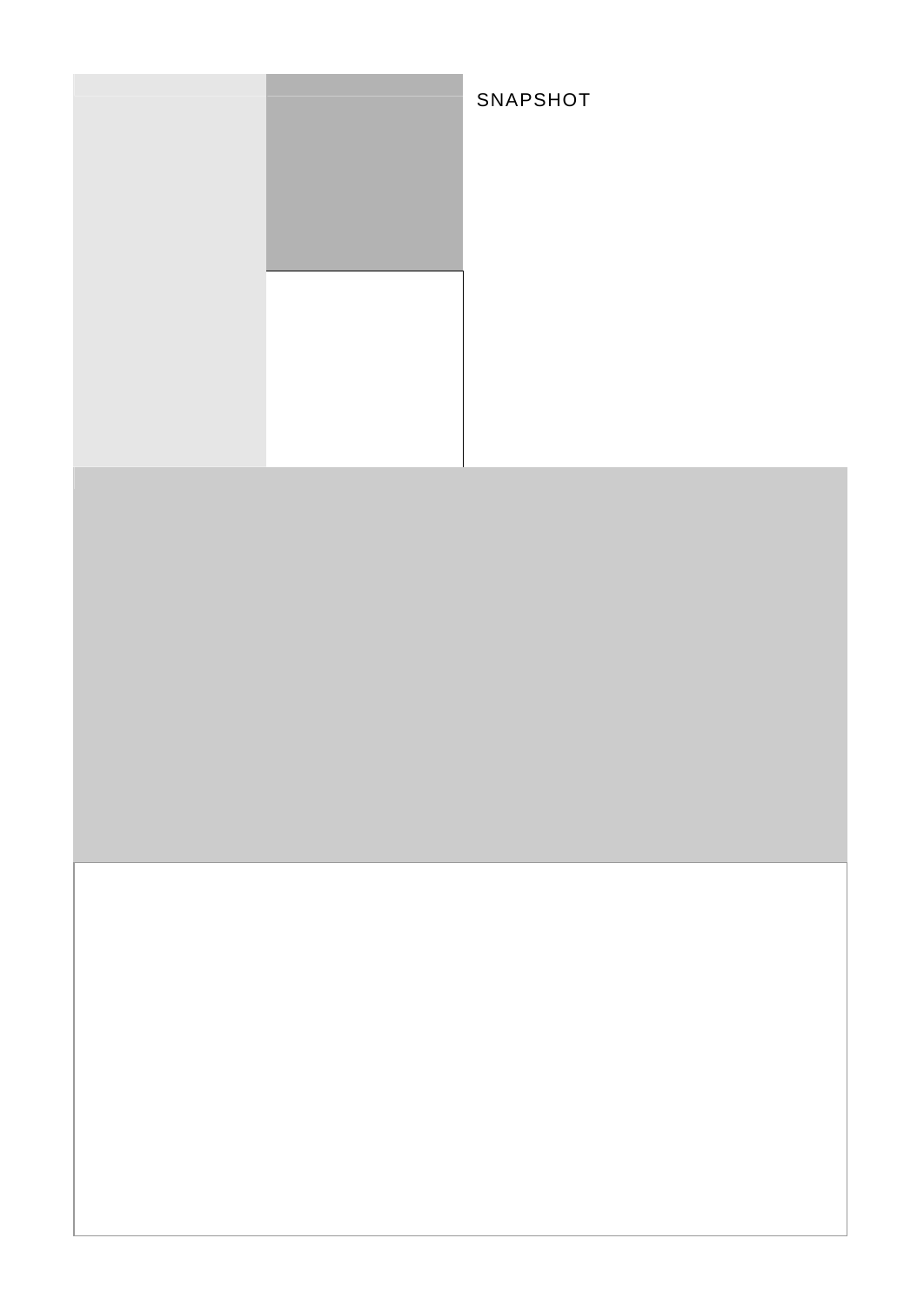# **The City**

A municipality on the north eastern shores of Port Phillip Bay, the City of Port Phillip covers 20.4 square kilometres, and is one of the oldest areas of European settlement in Melbourne. Port Phillip is known for its many dynamic urban villages and a foreshore that stretches for over 11 kilometres, incorporating several of Melbourne's most popular beaches. It also features some of Victoria's most celebrated and innovative cultural events, recreational facilities, restaurants and entertainment venues.

The Port Phillip community comprises many different cultures, religions, nationalities and socio-economic backgrounds, with one third of the population having been born overseas, primarily in the United Kingdom, the former USSR, Greece and Poland.

Like its community, the urban character of the City of Port Phillip is marked by a richness of diversity. The mix of residential neighbourhoods, urban centres, industry, business and leisure attractions offer amenity, interest and choice. The municipality is also host to many magnificent heritage buildings, and beautiful parks and gardens.

The municipality experienced a significant amount of residential development in the 1990s, particularly in areas close to the foreshore, and is well served by a number of varied and substantial retail, entertainment and leisure precincts. These include Bay Street (Port Melbourne), Clarendon Street (South Melbourne), Fitzroy and Acland Streets (St Kilda), Carlisle Street (Balaclava) and Ormond Road (Elwood).

A number of significant employment areas sit within Port Phillip, including the St Kilda Road office precinct, and industrial, warehousing and manufacturing districts in South Melbourne and Port Melbourne.

Port Phillip is well served by public transport, featuring a substantial tram network, the St Kilda and Port Melbourne light rail lines, and two train stations on the Sandringham rail line.

More information about Port Phillip, including maps, local history, a community profile, a business profile and census information from the Australian Bureau of Statistics, is available on the council's website at www.portphillip.vic.gov.au

# **The Services**

The City of Port Phillip provides an extraordinary breadth and depth of services for the city's residents and countless visitors and workers.

The council has responsibility for services under the ground (drains), on the ground (roads, kerbing, nature strips, footpaths and garbage collection), and above the ground (libraries, art spaces, parks and beaches, street lighting, furniture and trees).

The organisation keeps 11.16 kilometres of beach clean and safe. Over a year, it empties 18,939 tonnes of garbage from 32,000 bins, and collects 10,972 tonnes of recyclables (glass, plastic and metal). It also maintains an extensive network of roads, drains, and footpaths, including 222 kilometres of roads.

Support services are provided for all aspects of life (health and residential, education and recreation) at all stages of life (new-born babies, children, youth, family, adult and aged care). For example, the council's home care workers commit 60,000 hours to elderly and disabled people.

The council also monitors and directs development in the city, handling 170,000 queries on planning and managing 1,600 planning applications. It offered \$165,000 in community grants in the 2004/2005 financial year and advocated on the community's behalf to other levels of government to provide funding to maintain further services and facilities to ensure Port Phillip's amenity is maintained.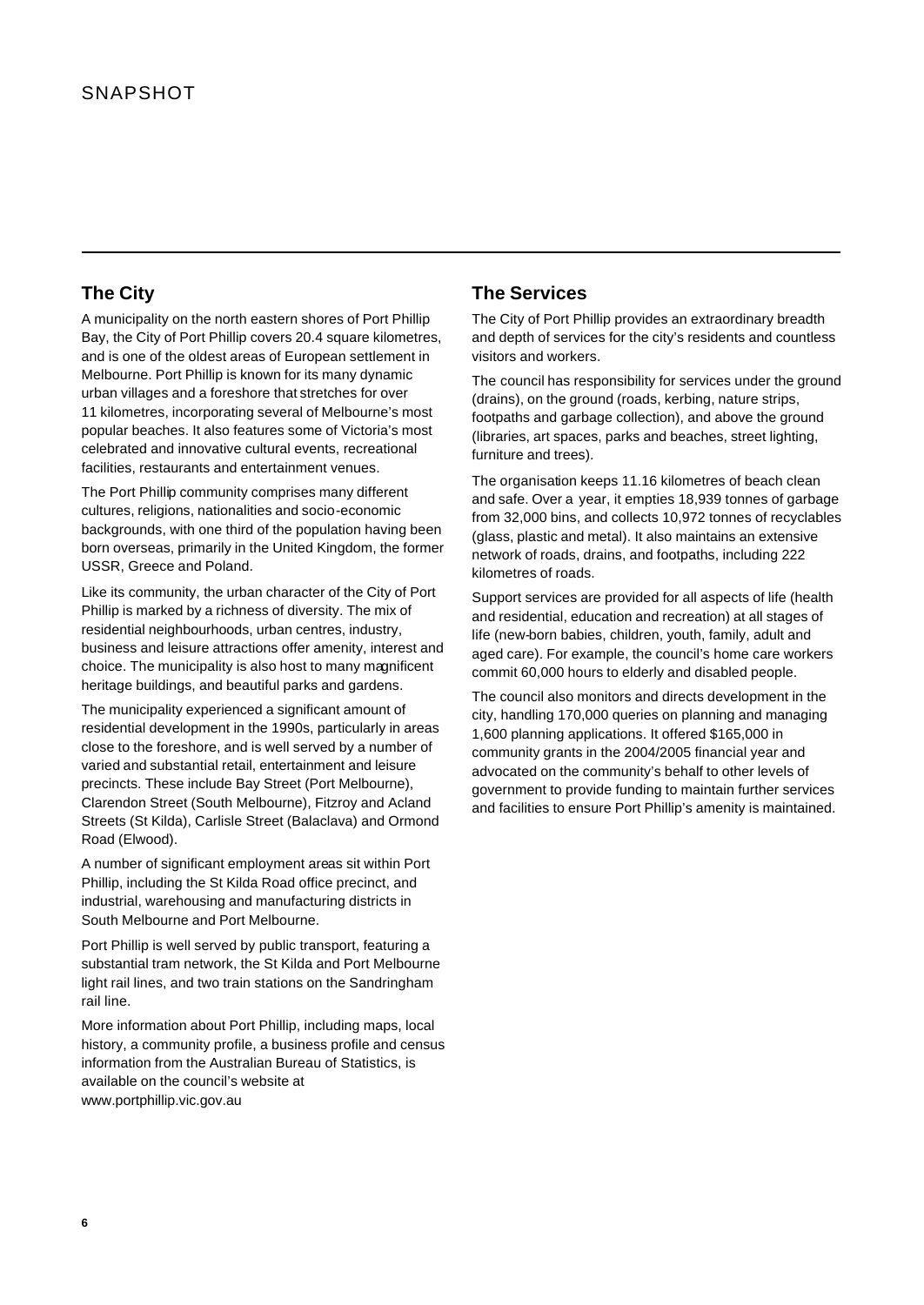# **Capital Works**

In 2004/2005 the City of Port Phillip directed over \$17.6 million towards the rehabilitation, improvement and creation of infrastructure such as roads, footpaths, drains, parks and open space as well as street furniture. The scope of these projects extended from horticultural improvement, planting of additional trees, road and street construction and building improvements to future project design.

Following is a snapshot of some of the 2004/2005 capital works.

### **St Kilda Town Hall Accommodation Strategy \$5 million.**

Alterations and additions to the Port Phillip municipal offices at St Kilda to enhance service delivery to the community. Construction works will commence in 2005.

### **Childcare Centre compliance works \$200,000**

Alterations arising from regulatory changes covering children's services were undertaken. These works included installation of shade structures, improved fencing, toilet and bathroom improvements.

#### **South Melbourne Market stage 2 compliance \$3 million**

The deli aisles and Cecil street stalls are being upgraded. There are also improvements to the waste management areas. The installation of a fire sprinkler together with stall improvements will bring the market up to date with the latest Food Act and Building Regulations and Occupational Health and Safety regulations. It will create a better environment for the stallholders to present their wares to shoppers.

## **Sandridge Beach \$300,000**

Priority works identified in the masterplan were designed and implemented. The works will include boulevard planting and foreshore landscaping to connect the Sandridge Foreshore from Beacon Cove to Webb Dock.

### **Port Melbourne Light Rail Reserve \$250,000**

This is the  $3^{rd}$  stage of a 4 stage project and included; planting, playground upgrade, heritage wall restoration, new water feature/dog drinking areas and park furniture.

#### **Playgrounds improvements \$220,000**

This is an annual program designed to replace old and broken equipment. Projects included upgrade of the playground at Alma Park East St Kilda, Clarke Street Elwood and Crean Reserve Middle Park.

### **Catani Arch Rehabilitation \$250,000**

The Catani Arch is recognised as a historic asset. The project has involved a detailed structural analysis of the bridge and extensive remedial works to ensure preservation.

## **Richardson, Pickles and Liardet Street traffic signals \$460,000**

Installation of traffic and pedestrian signals at the intersection of Richardson, Pickles and Liardet Street, Port Melbourne, to improve safety for pedestrian and vehicles.

#### **Footpaths \$945,000**

Resurfacing of various footpaths across Port Phillip.

#### **Road works**

Road works including resurfacing on;

- Little Lyell Street \$80,000
- Victoria Lane \$100,000
- Railway Place \$80,000
- Spray Street \$225,000
- Woodgate Street \$210,000
- Liardet Street \$140,000
- Foam Street Footbridge \$125,000
- Montague Street \$200,000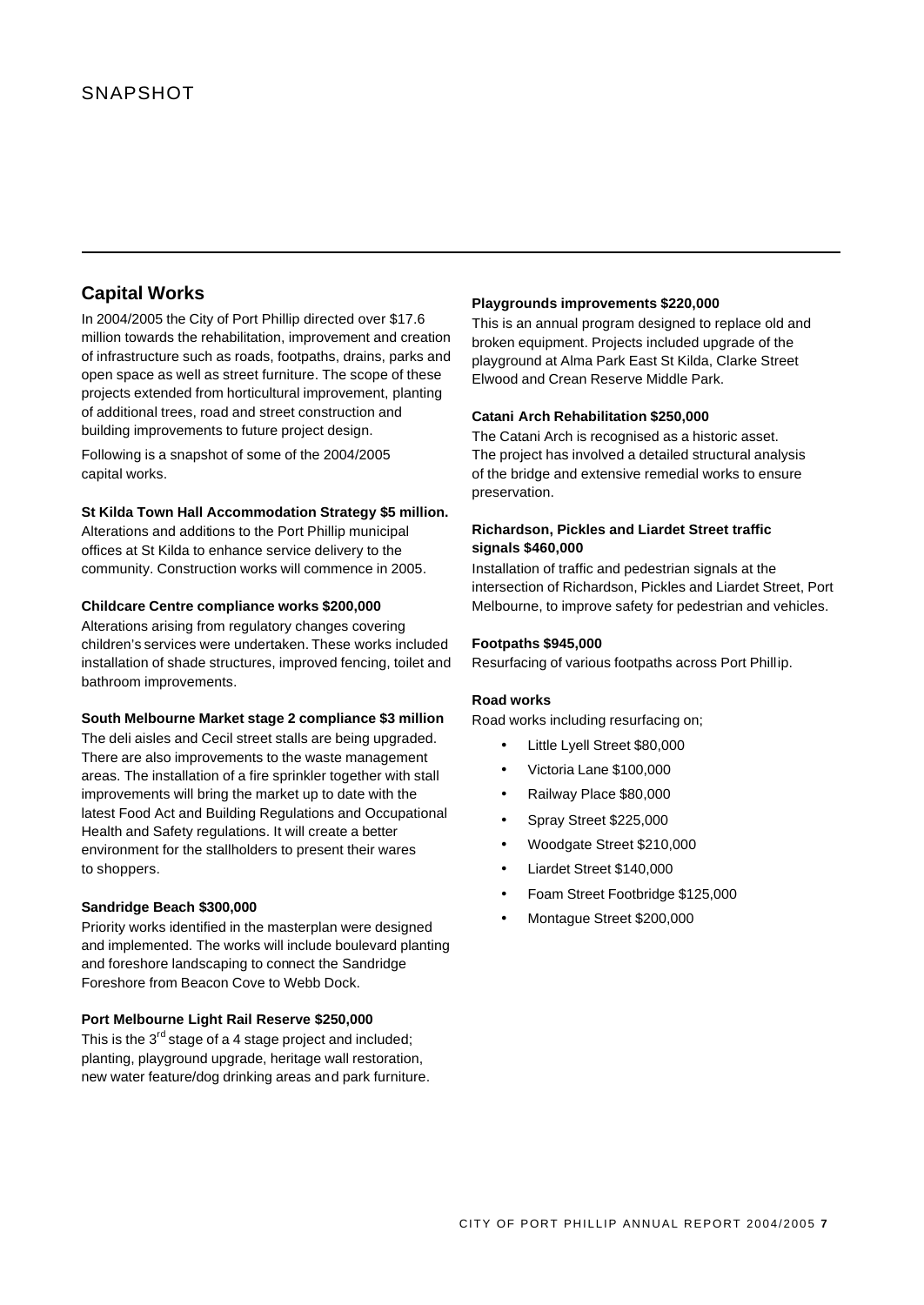## **Awards**

Awards won by the City of Port Phillip throughout 2004/2005 include:

- Planning Institute of Australia (Victoria), Planning Minister's Award for Melbourne 2030 Implementation, for the South Melbourne Central structure plan
- ü National Planning Institute, Urban Design Plan and Ideas Award joint winner, for the South Melbourne Central structure plan
- LGPro, Awards for Excellence 2004, Innovative Management Initiative finalist, for the Corporate Plan 2003-2006
- Australian Institute of Landscape Architects, 2004 Victoria Merit Award for Environment in Landscape Architecture, for the Port Phillip EcoCentre and St Kilda Botanic Gardens North West Landscape (won by EcoCentre Management in association with the community)
- Australian and New Zealand Mental Health Service, 2004 Achievement Award, for RAG Theatre, BiPolar Bears and KickstART (arts programs for people who experience mental illness)

# **Commitments**

## **Community Vision**

Our vision for the City of Port Phillip is of a city where diversity and harmony are sustained and encouraged. A place where all members of our community feel connected through a sense of belonging and pride in our city. There is a shared responsibility to ensure all people, regardless of age or of cultural and socio-economic background enjoy the benefits of our city and participate in all it has to offer.

We envisage a city where the environment is valued and protected; where our air and water are clean, and our parks and gardens are well maintained for the enjoyment of all. Our foreshore is protected and enhanced and provides a sanctuary for citizens and wildlife alike. We take pride in the responsibility we have for our environment and shall be seen as leaders in the field of environmental management.

Our city will be one in which the needs of residents, businesses and visitors are met through responsible planning and innovative development that is responsive to our unique heritage and identity. Inappropriate and poorly located high-rise development is restricted and a balance is maintained between everyone's needs.

Traffic and transport in our city shall be effectively managed to improve traffic flow and the benefits to public transport users, pedestrians and cyclists. Parking facilities are balanced to reduce traffic congestion and optimis e public transport links whilst encouraging environmentally sustainable modes of travel.

We value a city that has dynamic neighbourhoods with distinct character and unique identities; a city within which we can move freely and safely. We see our local council as a leader in its field, particularly in the areas of community consultation and communication, strategic planning, financial management and implementing the community's wishes.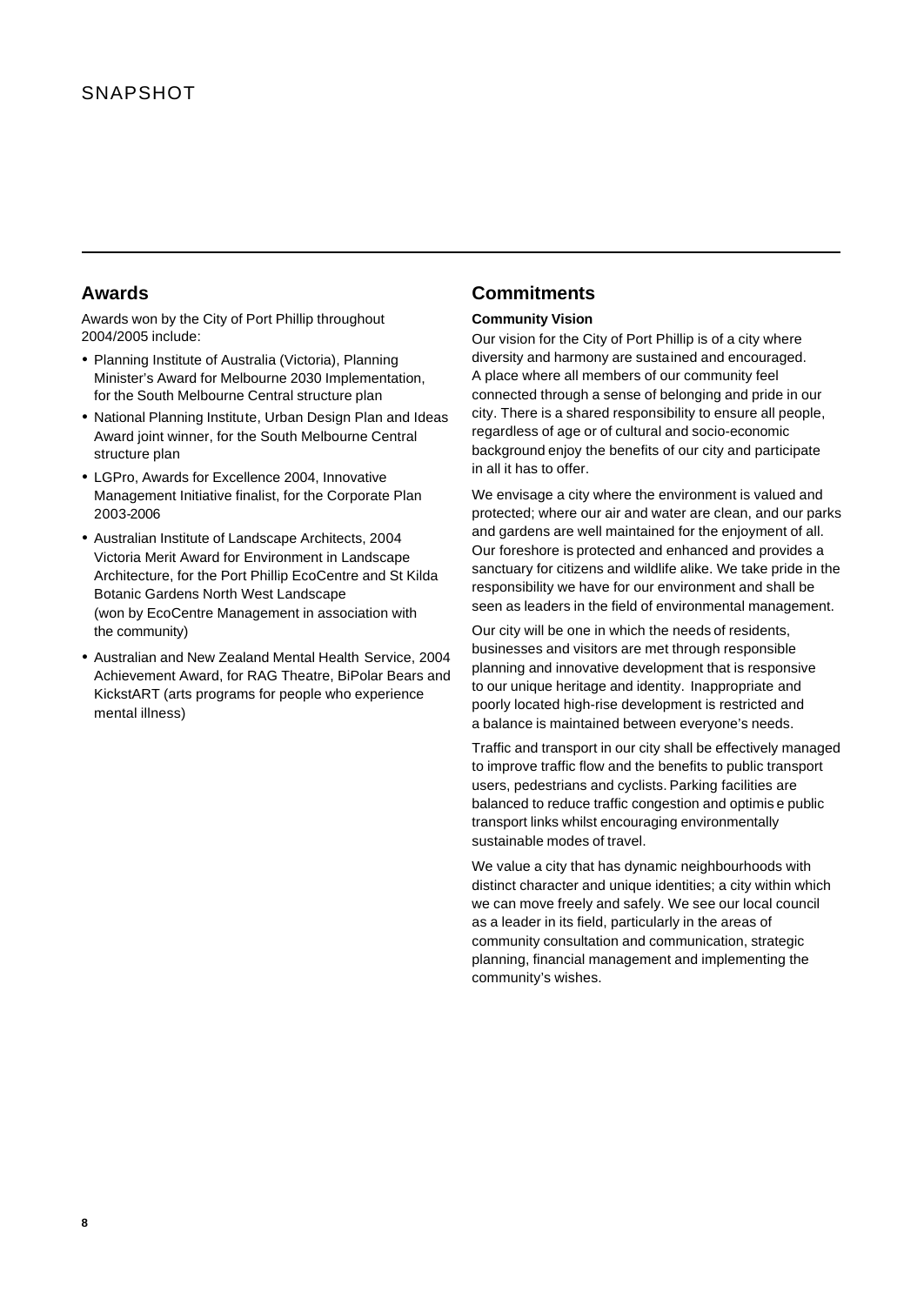We envisage that our city's services match the people's needs, are innovative, responsive and continually improving. Our services are wide ranging and address the needs of our community on a physical, human and cultural level.

Our vision is of a city where the council services provide support to the four key pillars of our community environmental responsibility, economic viability, cultural vitality and social equity - to create a sustainable and harmonious future.

### **Community Plan**

In 1997 the council developed a community plan in partnership with the Port Phillip community. The City of Port Phillip's community plan set out the community's vision and key priority areas for the next 10 years.

The community plan guides the council's planning and services delivery and is translated into the organisation's council plan and annual service plans and budgets. It is also a reference for the council's sustainable community progress indicators, which were developed to track our progress towards becoming a more sustainable community.

In 2003 the council undertook a major consultation exercise to find out whether the Port Phillip community felt that the vision developed in 1997 was still relevant. This consultation process was important to help understand how we, as a community and council together, should focus our energy, efforts and resources from now until 2007.

As a result, the council was able to modify and update the community vision to reflect current thoughts and opinions. The council also adjusted the ranking for the 14 key priority areas.

#### **Council Plan**

The 2004/2008 council plan outlined our four main goals, strategic objectives and strategies for achieving the objectives for the period from 2004/2005. A summary of the council's strategic resources plan was also included in the council plan. The strategic resource plan explains how we allocate our financial and non-financial resources to achieve our strategic objectives. The council plan also listed the major initiatives and key strategic activities from our 2004/2005 budget with performance targets and measures.

Looking back, our performance against the commitments made in our 2004/2005 is demonstrated in a number of ways throughout this annual report. The highlights table summarises our performance at a glance. The performance statement reports on the key strategic activities selected to represent the top priorities for the organisation in 2004/2005. Other achievements are outlined in the key projects section, which profiles some of these achievements in more detail.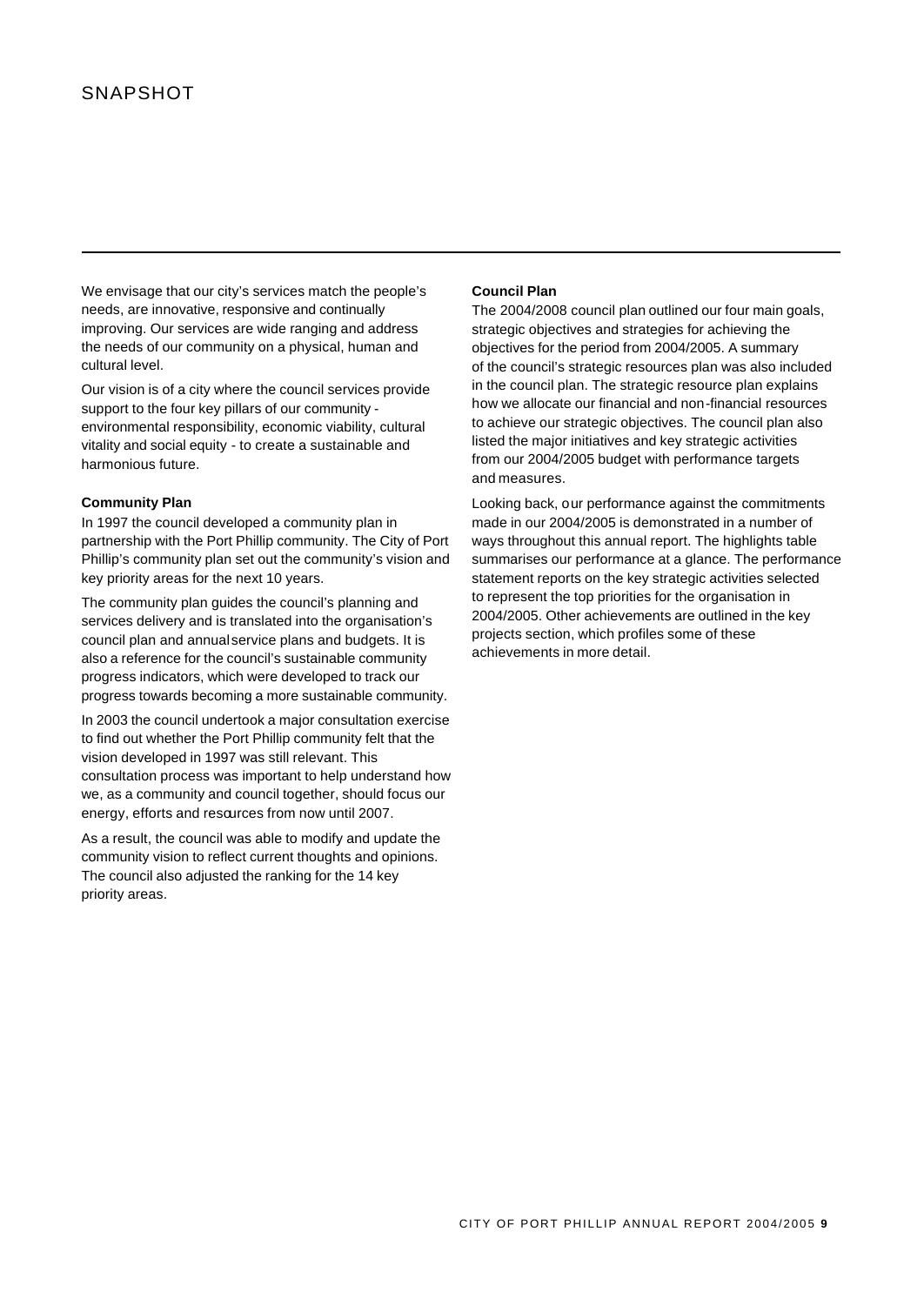# **Highlights**

This table is a snapshot of the council's performance during 2004/2005.

Further information and supporting data and evidence is available elsewhere in this report and on the council's website. Information on corporate/council plan indicators is also available on the council's website at www.portphillip.vic.gov.au

|                | <b>Economic Viability</b>                                                                                                                                                                                                                                                                                                                                                                                                                                                                                                                                                                                                                                                                                                                                                      | Environmental Responsibility                                                                                                                                                                                                                                                                                                                                                                                                                                                                                                                          |
|----------------|--------------------------------------------------------------------------------------------------------------------------------------------------------------------------------------------------------------------------------------------------------------------------------------------------------------------------------------------------------------------------------------------------------------------------------------------------------------------------------------------------------------------------------------------------------------------------------------------------------------------------------------------------------------------------------------------------------------------------------------------------------------------------------|-------------------------------------------------------------------------------------------------------------------------------------------------------------------------------------------------------------------------------------------------------------------------------------------------------------------------------------------------------------------------------------------------------------------------------------------------------------------------------------------------------------------------------------------------------|
| Goals          | To promote effective stewardship of the city's resources<br>and promote positive economic development within Port<br>Phillip that supports the council's social, cultural and<br>environmental goals.                                                                                                                                                                                                                                                                                                                                                                                                                                                                                                                                                                          | To place a minimal and balanced load on our<br>environment while recognising that the city is highly<br>complex, urbanized and altered.                                                                                                                                                                                                                                                                                                                                                                                                               |
| Outcomes       | The council has significantly improved our contact record<br>ratings, obtained planning approval to redevelop the St<br>Kilda Town Hall, effectively participated in a national<br>campaign to raise awareness of the impact of cost shifting<br>on local government, established a Government Relations<br>Taskforce to improve advocacy at all levels of government;<br>continued to promote the South Melbourne Market as an<br>authentic community market whilst conducting extensive<br>renovations, finalised an Economic Development Strategy<br>and achieved adequate governance arrangements and<br>government support for St Kilda's Edge.                                                                                                                           | The council has finalised service levels and methods<br>for the collection and disposal of hard and green<br>waste, negotiated a new parks and open space<br>contract, implemented a new Noise Management<br>Strategy, made considerable progress on greening<br>Port Phillip, updated the Elwood Foreshore<br>Management Plan following extensive community<br>consultation and progressed sustainable transport<br>policy and initiatives in the city.                                                                                              |
| Outputs        | Highlights planned - 31<br>Highlights completed - 28<br>Some examples:<br>• 95% of all contacts with persons and actions recorded<br>• 87% of the community who had contact with the council<br>rate council's performance in customer contact as<br>adequate or better (up from 67% in 2003/2004)<br>• 85% community rating satisfaction of adequate or better<br>for the overall performance generally of the council                                                                                                                                                                                                                                                                                                                                                        | Highlights planned - 16<br>Highlights completed - 12<br>Some examples:<br>• 80% feel that council addresses environmental<br>issues as adequate or better<br>• 1052 trees planted<br>• 74% of the community rate satisfaction with the<br>appearance of public areas as adequate or better<br>• 87% of the community feel there is easy access<br>to parks, bike tracks and recreation areas<br>• 324 participants in the Sustainable Living at<br>Home program                                                                                       |
| Way<br>Forward | In 2005/2006 the council will focus on:<br>• Our service to the community - improving the<br>contract experience with council and providing<br>new on line services<br>• Town Halls Strategy – building works at St Kilda<br>Town Hall and ensuring project delivery within<br>approved council budget<br>• Commonwealth Games - delivering on our<br>responsibilities and ensuring expenditure falls within<br>approved financial commitments<br>• St Kilda's Edge – achieving significant progress on<br>the redevelopment of the triangle site<br>• Port Melbourne – Advocating for final decisions on<br>financial transfers, the future of Princes Pier,<br>infrastructure improvements for Waterfront Place and<br>transfer of planning responsibilities back to council | In 2005/2006 the council will focus on:<br>• Environmental performance – Improving the<br>council's environmental performance<br>• Waste – concluding a regional contract for<br>processing of recyclables and the garbage stream<br>as an alternative to landfill<br>• Sustainable transport – Delivering a number of<br>projects such as the Beach Road bicycle lane and<br>encouraging walking, cycling and public transport<br>trips within the city<br>• Capital works – implementing the 2005/2006 capital<br>works program of \$21.788 million |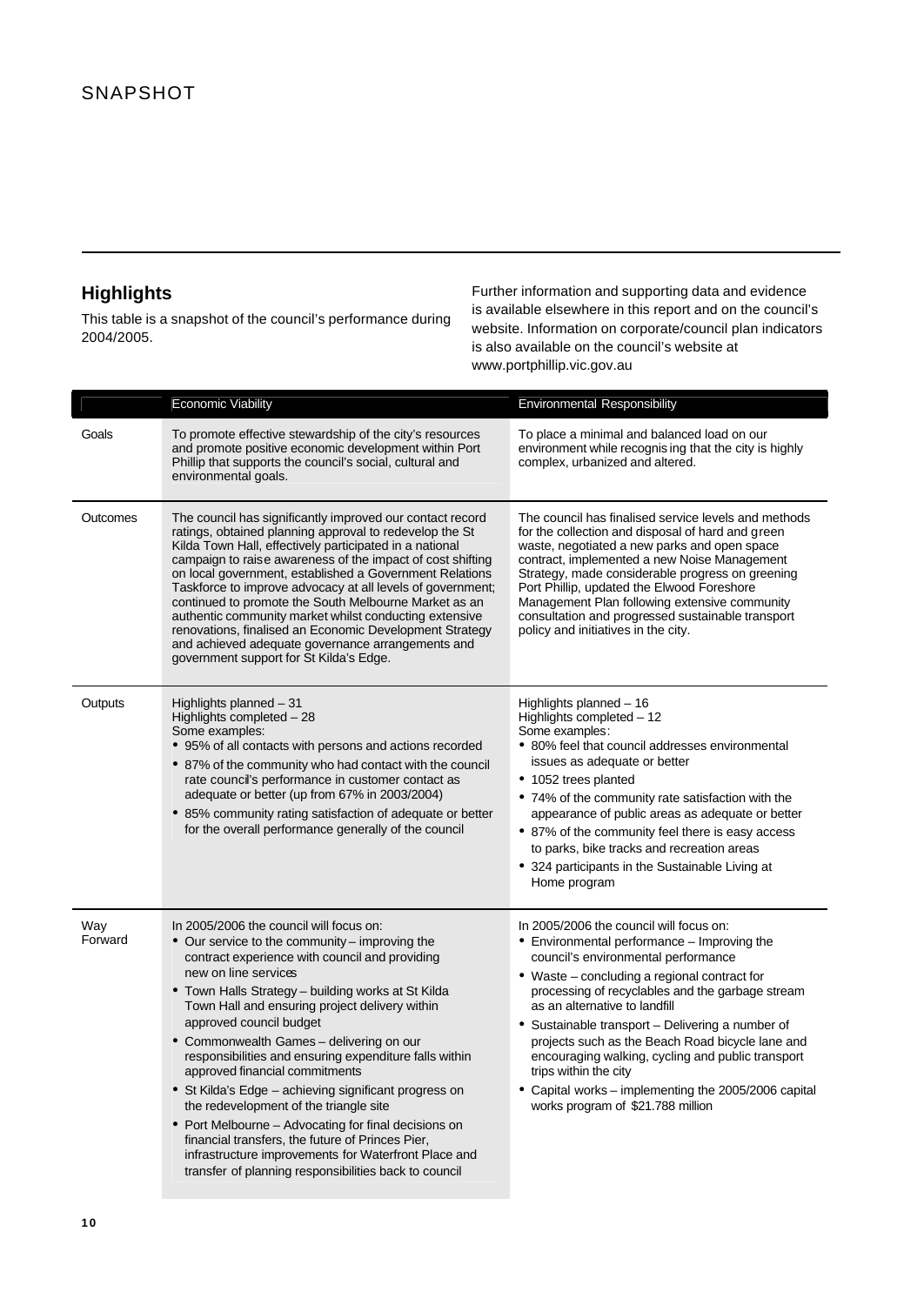| <b>Cultural Vitality</b>                                                                                                                                                                                                                                                                                                                                                                                                                                                                                                                                                                               | Social Equity                                                                                                                                                                                                                                                                                                                                                                                                                                                                                                                                                                                          |                |
|--------------------------------------------------------------------------------------------------------------------------------------------------------------------------------------------------------------------------------------------------------------------------------------------------------------------------------------------------------------------------------------------------------------------------------------------------------------------------------------------------------------------------------------------------------------------------------------------------------|--------------------------------------------------------------------------------------------------------------------------------------------------------------------------------------------------------------------------------------------------------------------------------------------------------------------------------------------------------------------------------------------------------------------------------------------------------------------------------------------------------------------------------------------------------------------------------------------------------|----------------|
| To support the conditions that allows all communities within<br>Port Phillip to experience and enjoy diversity of values,<br>beliefs and aspirations.                                                                                                                                                                                                                                                                                                                                                                                                                                                  | To develop resilient and fair communities by ensuring<br>residents are effectively and appropriately supported<br>in accessing services.                                                                                                                                                                                                                                                                                                                                                                                                                                                               | Goals          |
| The council has lifted the profile of council services,<br>reached agreement with Parks Vic and the Grand Prix<br>Corporation to more effectively accommodate local sporting<br>users of Albert Park Reserve, finalised the draft of Inner<br>Melbourne Action Plan for community consultation prior to<br>its adoption, broadened participation in neighbourhood<br>forums, improved our communications, adopted the nightlife<br>policy framework and implemented the improved Advisory<br>Committee framework.                                                                                      | The council has formed a coalition of aged care<br>providers, developed the Municipal Early Years Plan,<br>participated in the development of the Community<br>Schoolyard initiative to improve local connections for<br>schools, arranged for the selection of Port Phillip<br>Housing Association as an Affordable Housing<br>Association, implemented a number of projects from<br>Disability Action Plan, implemented the community<br>meals' subsidies program and implemented a number<br>of priority actions in the Healthy and Safer Cities' Plan<br>and the Municipal Drug Strategy.          | Outcomes       |
| Highlights planned $-22$<br>Highlights completed - 22<br>Some examples:<br>• 68% of the community agree that council's<br>communications are accessible for people with<br>multicultural needs<br>• 57% of our community feel encouraged to participate<br>• 89% community rating recreation facilities as adequate or<br>better<br>• 93% community rating quality of life as adequate or better                                                                                                                                                                                                       | Highlights planned - 21<br>Highlights completed - 19<br>Some examples:<br>• Opened Excelsior Hall (community housing project)<br>• 56% of the community feel that there are<br>opportunities to volunteer in local groups<br>• 65% of the community feel that people are friendly,<br>good neighbours and help others<br>• 59% of the community attend community events                                                                                                                                                                                                                                | Outputs        |
| In 2005/2006 the council will focus on:<br>• Community engagement - target areas where there<br>is evidence of less community contact to improve<br>community engagement<br>• Melbourne 2030 implementation – progressing three<br>structure plans, for South Melbourne, Carlisle Street<br>and Bay Street<br>• Shopping centre character - implement strategies<br>to reinforce the distinct and diverse characters of the<br>activity centres<br>• Sport and Recreation Strategy - develop a new strategy<br>that identifies trends and opportunities to boost<br>participation in physical activity | In 2005/2006 the council will focus on:<br>• Child Care – adopt a new council position on child<br>care s ervices within the municipality following the<br>children's services review as well as commence<br>construction of the Elwood Family Children's<br><b>Services Centre</b><br>• Community centre – make significant progress on a<br>number of community centres within the municipality<br>• Aged care – facilitate an alternative site for the<br>South Port Nursing Home<br>• Community strengthening - pursue opportunities<br>in the State Government Community Strengthening<br>Program | Way<br>Forward |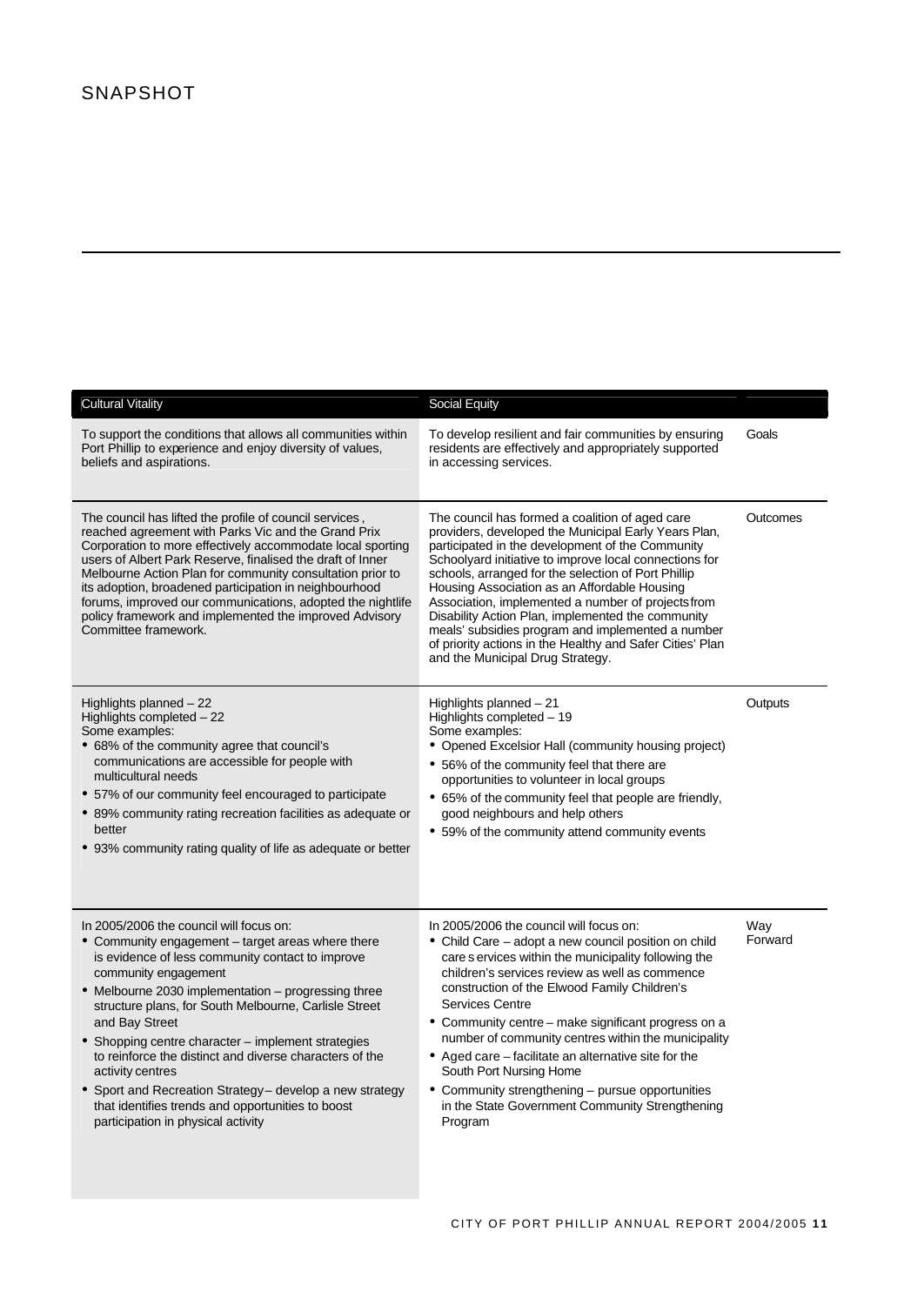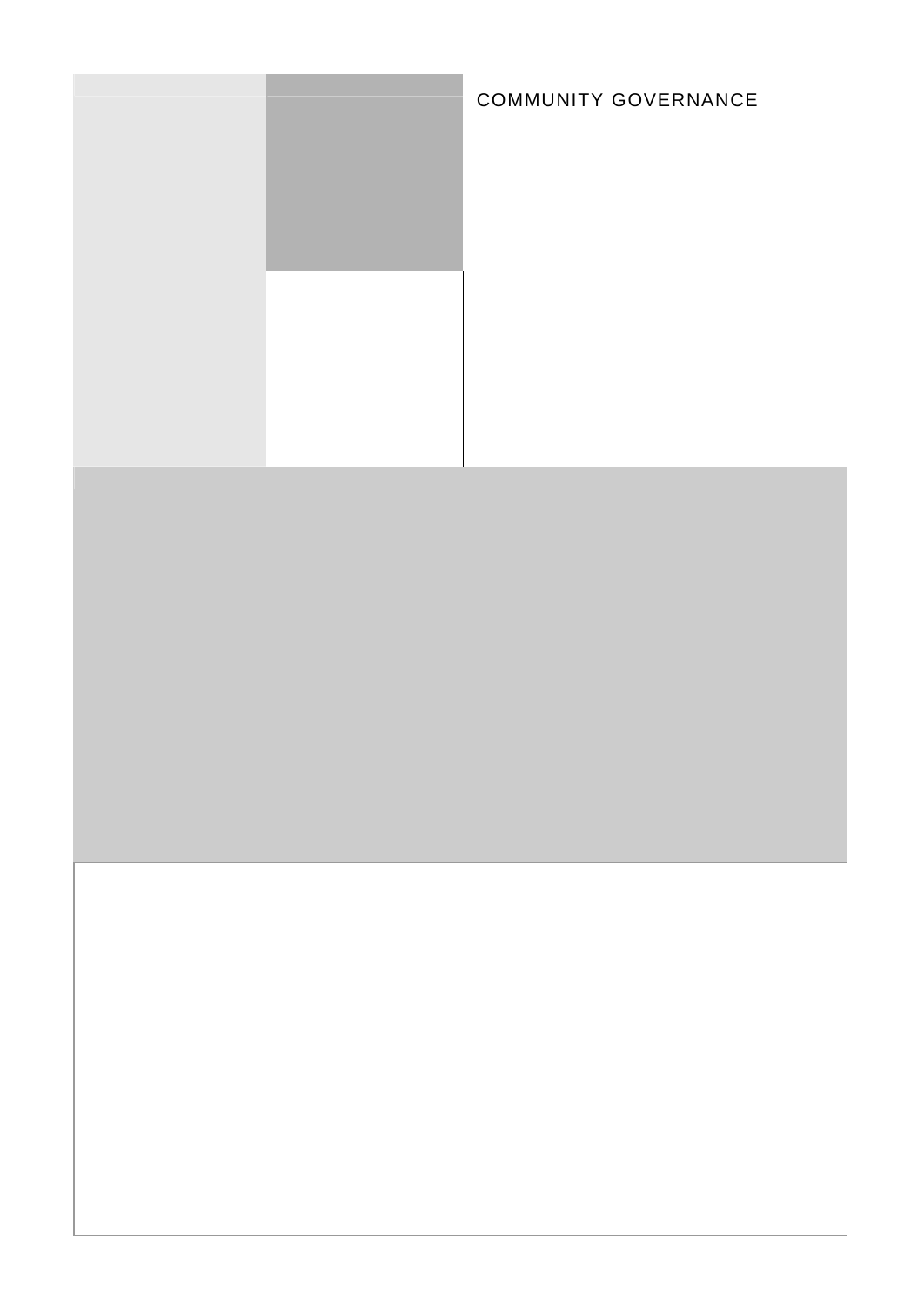# **Local Government**

Australia has three levels of government: federal, state and local government. Local government (or your local council) is responsible for your local area and is the closest sphere of government to the people. In addition to providing a wide range of services, councils have the power to make and enforce local laws and collect revenue to fund their activities. Constitutional responsibility for local government rests with the state, which provides the legal framework in which local governments operate. The activities of councils in Victoria are regulated by the Local Government Act 1989, which provides a framework for councils by articulating their purposes, objectives, functions and powers. Just like federal and state governments, local councils have elected representatives (councillors) who are elected by residents and property owners. Councillors are responsible for developing council policies and overseeing the management of issues affecting the local community through their planning activities and the decisions they make at formal council meetings .

# **Establishment of the City**

In 1994 the City of Port Phillip was created by government decree. The City marked its first decade on 22 June 2004.

# **Neighbourhoods and Wards**

Port Phillip is home to seven distinct neighbourhoods - Albert Park and Middle Park; East St Kilda; Elwood and Ripponlea; Port Melbourne and Garden City; South Melbourne; St Kilda; and St Kilda Road and Queens Road with which members of the community identify, especially in terms of where they live. The council uses the neighbourhood model to manage the delivery of council services and for the purposes of community consultation in the development of community strategies.

Neighbourhoods are different to municipal wards. The Port Phillip municipality is divided into seven electoral wards - Albert Park, Alma, Blessington, Emerald Hill, Ormond, Sandridge, and St Kilda - for democratic purposes. One councillor is elected in each ward to represent those residents and businesses. To foster the democratic concept of representative government, there is approximately the same number of people/voters in each ward. Ward boundaries are periodically reviewed to ensure this.

Detailed neighbourhood profiles are available on the council's website at www.portphillip.vic.gov.au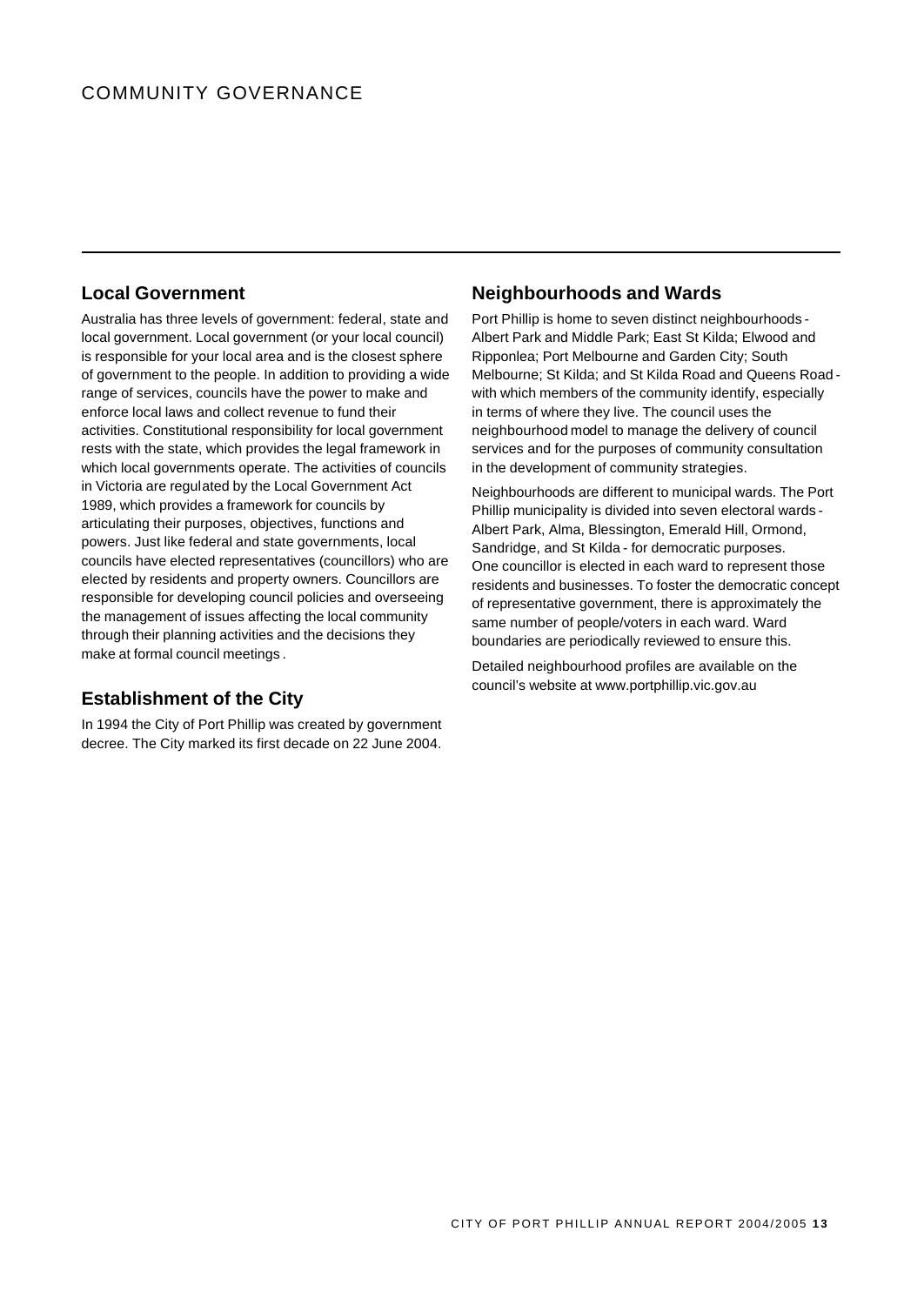# COMMUNITY GOVERNANCE

# **Councillors**

## **Elected during 2004/2005**



## **Darren Ray (Mayor)**

(business hours)

(current term)

**Dick Gross**

(current term)

(business hours only)

Telephone (03) 9209 6431 Mobile 0413 334 523

Fax (03) 9536 27111 Ward Alma Date of election 27/11/04 Date of retirement 29/11/08



## **Janet Bolitho (Deputy Mayor)**

Telephone (03) 9209 6705 (business hours only) Mobile 0411 096 400 Fax (03) 9536 2766 Ward Sandridge Date of election 27/11/04 (current term) Date of retirement 29/11/08 jbolitho@portphillip.vic.gov.au



## **Janet Cribbes**

dray@portphillip.vic.gov.au

Telephone (03) 9209 6705 (business hours) Mobile 0411 098 553 Fax (03) 9536 2769 Ward **Ormond** (current term) Date of retirement 29/11/08 jcribbes@portphillip.vic.gov.au

Telephone (03) 9209 6705

Fax (03) 9536 2719 Ward **Blessington** Date of election 27/11/04



# Telephone (03) 9209 6705 (business hours) Mobile 0412 697 074 Fax (03) 9536 2718 Date of election 27/11/04 (current term)

**Peter Logan**

Emerald Hill

Date of retirement 29/11/08 plogan@portphillip.vic.gov.au



St Kilda

Date of election 27/11/04 Date of retirement 29/11/08 ksait@portphillip.vic.gov.au



Telephone (03) 9209 6705 (business hours only)<br>Mobile Fax (03) 9536 2768 Date of election 27/11/04 (current term) Date of retirement 29/11/08 jklepner@portphillip.vic.gov.au

**Judith Klepner**

Date of retirement 29/11/08 dgross@portphillip.vic.gov.au

0411 446 167

0409 968 850 Albert Park

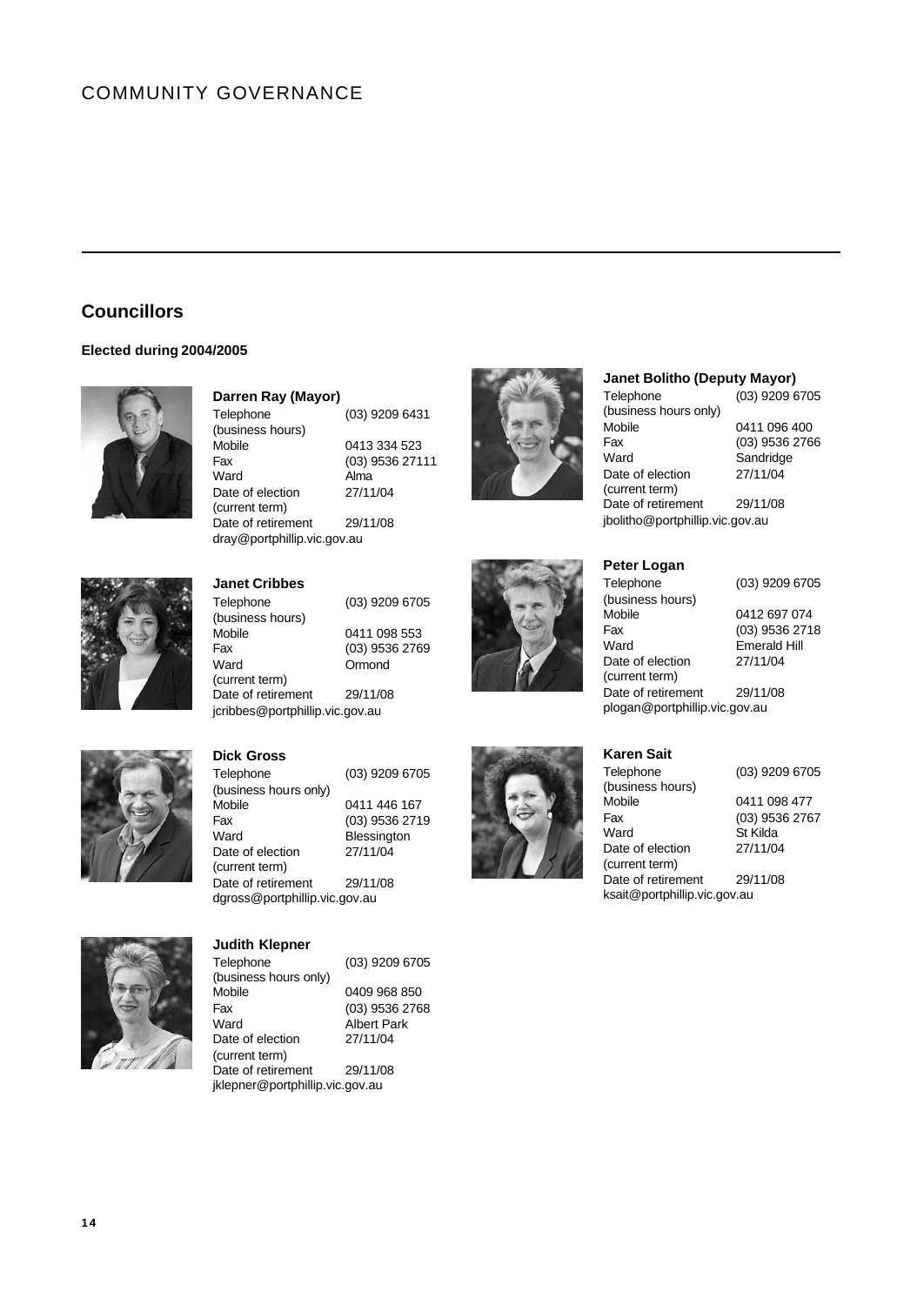# COMMUNITY GOVERNANCE

# **Councillors**

### **Retired during 2004/2005**

### **David Brand**

| Ward               | St Kilda |
|--------------------|----------|
| Date of election   | 16/03/02 |
| Date of retirement | 27/11/04 |

Sandridge 16/03/02 27/11/04

#### **Julian Hill**

| Ward               |  |
|--------------------|--|
| Date of election   |  |
| Date of retirement |  |

#### **Carolyn Hutchens**

Ward **Albert Park** Date of election 16/03/02 Date of retirement 27/11/04

### **Liz Johnstone**

| Ward               | Ormond   |
|--------------------|----------|
| Date of election   | 16/03/02 |
| Date of retirement | 27/11/04 |

## **Councillor Remuneration**

The councillors of the City of Port Phillip received an annual allowance of \$15,000 in 2004/2005. The mayor of the City of Port Phillip received an annual allowance of \$46,500 in 2004/2005.

# **Decision Making**

Council decisions are made through a series of council and committee meetings. The current council/committee structure is explained below. Full details of the council's meeting procedures are outlined in Port Phillip City Council Local Law No. 2/2000. A copy of this local law is available on the council's website at www.portphillip.vic.gov.au, or contact the ASSIST Centre to request a printed copy.

More information about council meetings, including meeting schedules, locations , agendas and minutes, is available on the council's website at www.portphillip.vic.gov.au

## **Statutory Planning Committee**

10 Statutory Planning Committee meetings were held in 2004/2005.

This committee has been established under Section 86 of the Local Government Act 1989, which means that the council can delegate certain powers to the committee, and that decisions made under that delegation are effectively decisions of the council.

The purposes of Statutory Planning Committee meetings are to:

- address urban planning issues, including planning applications and planning scheme amendments
- ensure planning applications are processed within statutory time limits and under appropriate delegations within council policies .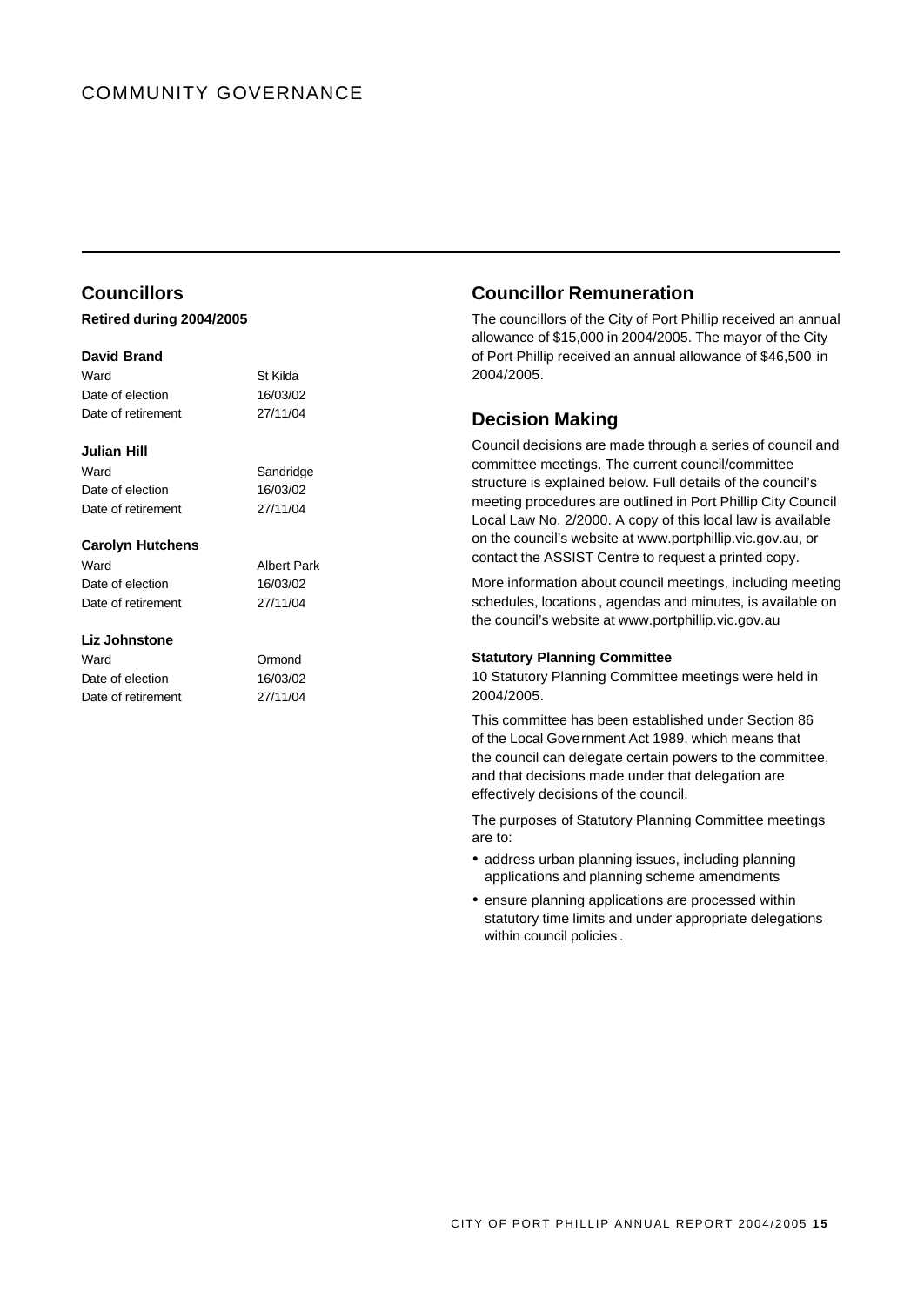#### **Strategy and Policy Review Committee**

11 Strategy and Policy Review Committee meetings were held in 2004/2005.

The Strategy and Policy Review Committee does not have delegated powers, however it can make recommendations, which are then referred to the council meeting for ratification.

The purposes of Strategy and Policy Review Committee meetings are to:

- set council's strategic direction and develop council policy
- determine all matters relating to the key result areas of the council plan
- address major organisational matters, important legal matters, deliberations about the budget and planning scheme amendments
- receive reports from councillors as delegates on external bodies

#### **Council**

12 council meetings were held in 2004/2005.

The purpose of Council meetings is to:

• adopt, amend or reject the recommendations from committees and address urgent business, subject to the provisions of the Port Phillip City Council Local Law No. 2/2000, which relates to council meeting procedures

#### **Special Council**

9 special council meetings were held in 2004/2005.

Special council meetings are held as required to consider specific matters.

#### **Neighbourhood Forums**

3 neighbourhood forums were held in 2004/2005.

No forums were held in the three-month period prior to the council election. This ensured that sitting councillors were not given an advantage over other candidates.

Neighbourhood forums take place in various venues across the City. They offer an opportunity for local groups and individuals to hear what services are currently being provided in their area, and are also a chance to present local issues and concerns to council representatives. Neighbourhood forums offer a chance for two-way conversation between the council and residents. These forums have been very well received, with strong attendances and positive feedback.

More information about neighbourhood forums is available on the council's website at www.portphillip.vic.gov.au

# **Delegation to the Chief Executive Officer**

The council makes many decisions by resolution at council meetings. For reasons of administrative and operational efficiency, the council has delegated a range of its powers, duties and functions to the chief executive officer. The council has also empowered the chief executive officer to delegate powers to appropriate members of council staff. A formal regis ter of delegations is available for the public to inspect on request by contacting the City of Port Phillip's ASSIST Centre on (03) 9209 6777 or via email at assist@portphillip.vic.gov.au

The chief executive officer is also responsible for the dayto-day management of the council's operations including: establishing and maintaining an appropriate organisational structure for the council; appointing, directing, managing and dismissing council staff and all other issues that relate to council staff; ensuring that the decisions of the council are implemented without undue delay; and providing timely advice to the council.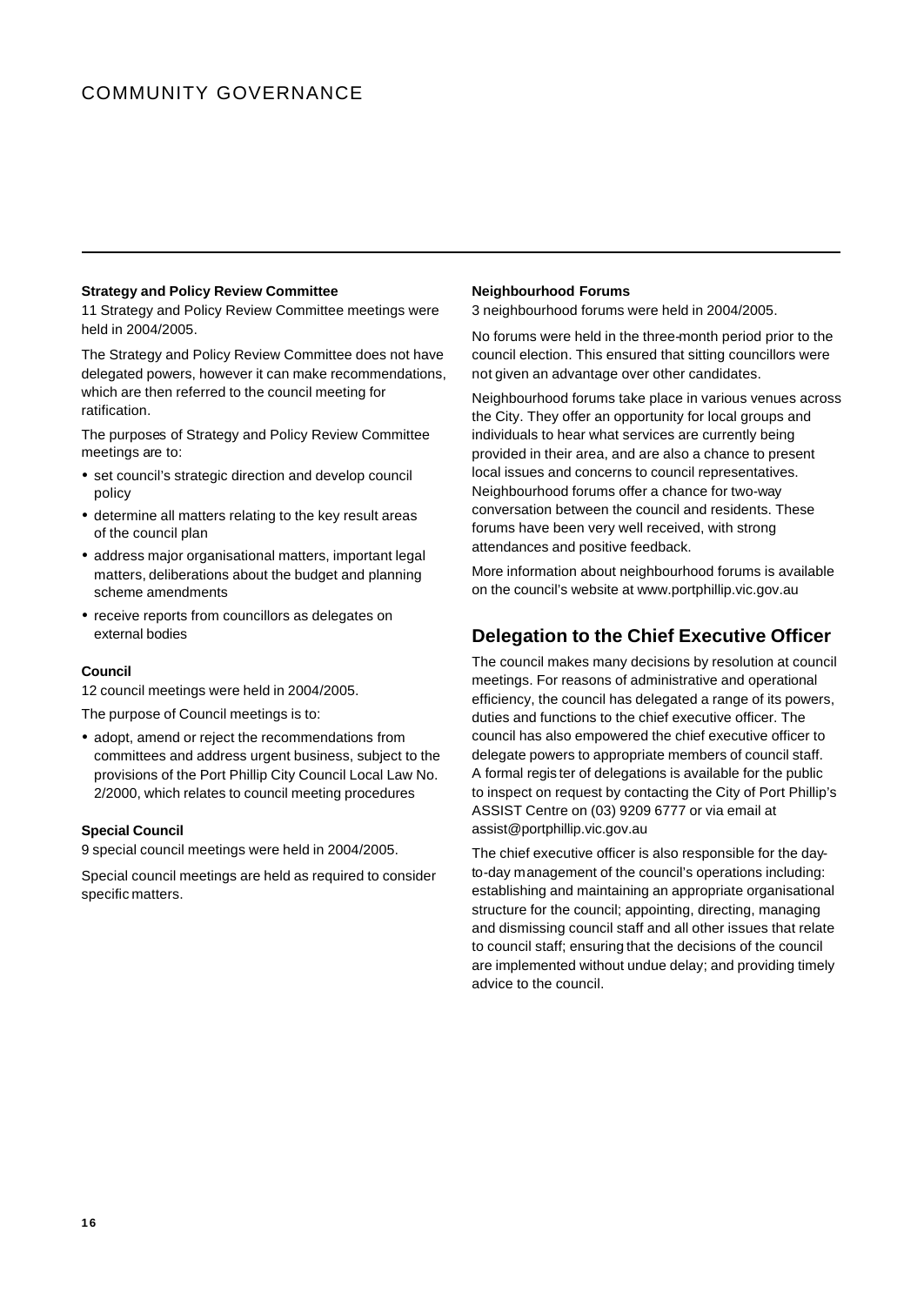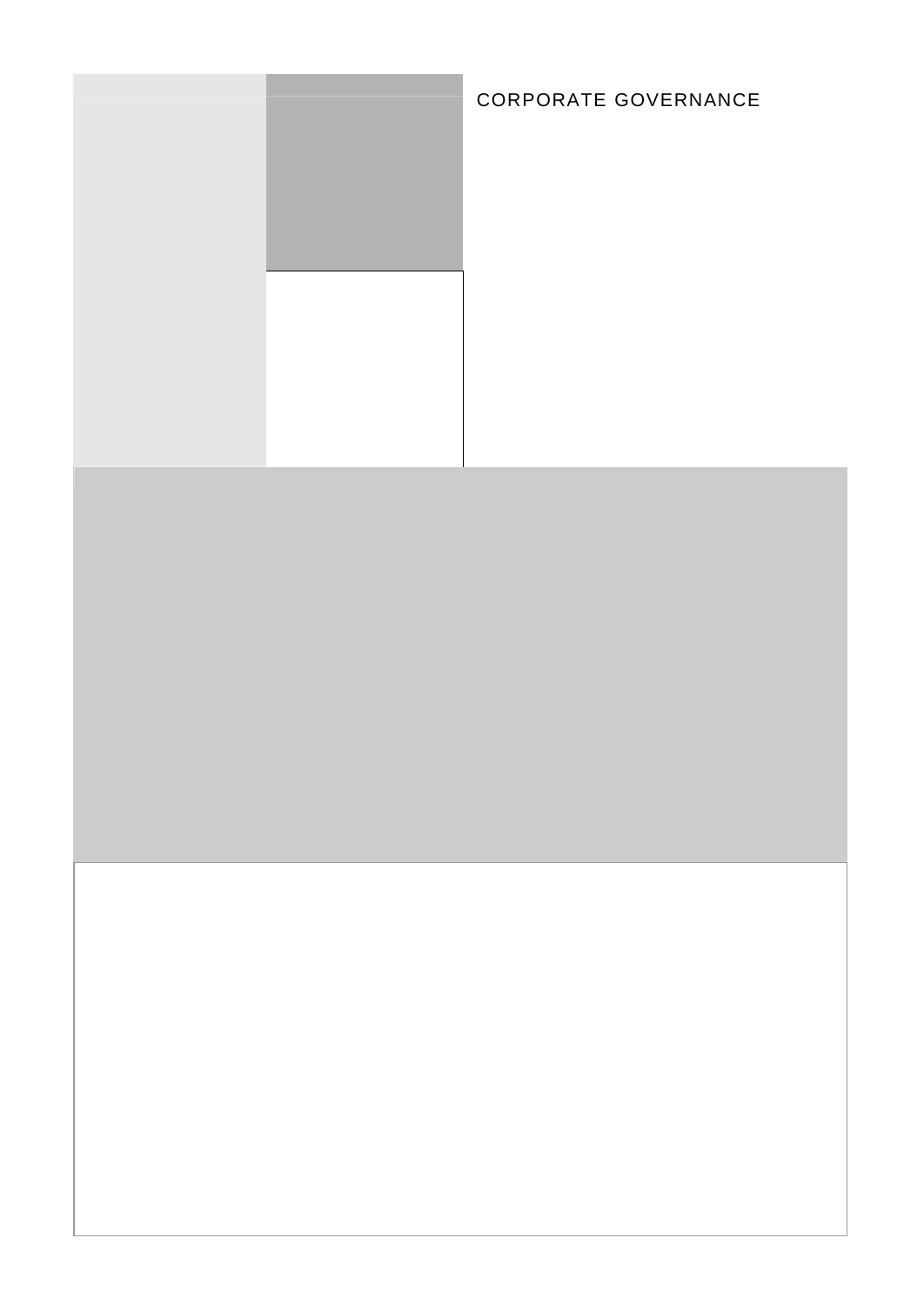# **Effective Service Delivery**

The City of Port Phillip has an ongoing continuous improvement program and conducts formal reviews of the services it provides. The City must also comply with several legislative requirements regarding its service delivery.

## **National Competition Policy**

The federal government introduced its national competition policy (NCP) in 1995 in an effort to reform government monopolies; separate governments' regulatory and business functions; remove legislative restrictions on competition; and adopt pricing reforms to recognise and offset the public ownership advantages enjoyed by government businesses (competitive neutrality).

Government businesses are not subjected to a variety of taxes and imposts paid by private businesses, and therefore have a competitive advantage over private operators. Government businesses are now required to include these taxes and imposts in their pricing structures to negate the public ownership advantages.

The federal government allocates money annually to each state for compliance with national competition policy, and the states share this funding with their respective local governments.

In 2004/2005 the City of Port Phillip received a local government improvement incentive program payment of \$255,434 from the Minister for Local Government, on the basis of information provided for the 2003/2004 financial year.

### **Local Government Improvement Incentive Program (LGIIP)**

In November 2002, the Victorian Government introduced the Local Government Improvement Incentive Program (LGIIP) to regulate the distribution of the national competition policy compliance funding it receives from the federal government.

To qualify for incentive payments, councils are required to comply with the requirements of this program. This includes complying with the requirements of national competition policy and best value provisions, and demonstrating ongoing progress in the development and implementation of asset management plans.

To meet these compliance requirements, the City of Port Phillip has:

- complied with national trade practices legislation that prohibits certain forms of anti-competitive behaviour
- reviewed its local laws to ensure they do not restrict competition
- identified its significant businesses and applied competitive neutral pricing where appropriate
- instituted a program to review all of its services having regard to best value principles, and reported the outcomes of the reviews to its community
- set infrastructure planning targets to achieve a minimum standard of asset management

The council is also testing competitive neutrality during its best value review process.

#### **Best Value**

In December 1999, the state government introduced the Best Value Victoria provisions as part of the Local Government Act.

The best value legislation includes the following principles:

- all services must meet quality and cost standards
- all services must be responsive to the needs of its community
- each service must be accessible to those members of the community for whom the service is intended
- ü councils must achieve continuous improvement in the provision of services for the community
- councils must develop a program of regular consultation with the community in relation to the services it provides
- councils must report regularly to the community on its achievements in relation to these principles

In June 2005, the state government announced key changes to the program. This presents the City of Port Phillip with the opportunity to align the way it goes about improving service delivery to the community. Under the current best value requirement, the City of Port Phillip 'badged' its approach to the sustainable value program, with a formal review of services a key element.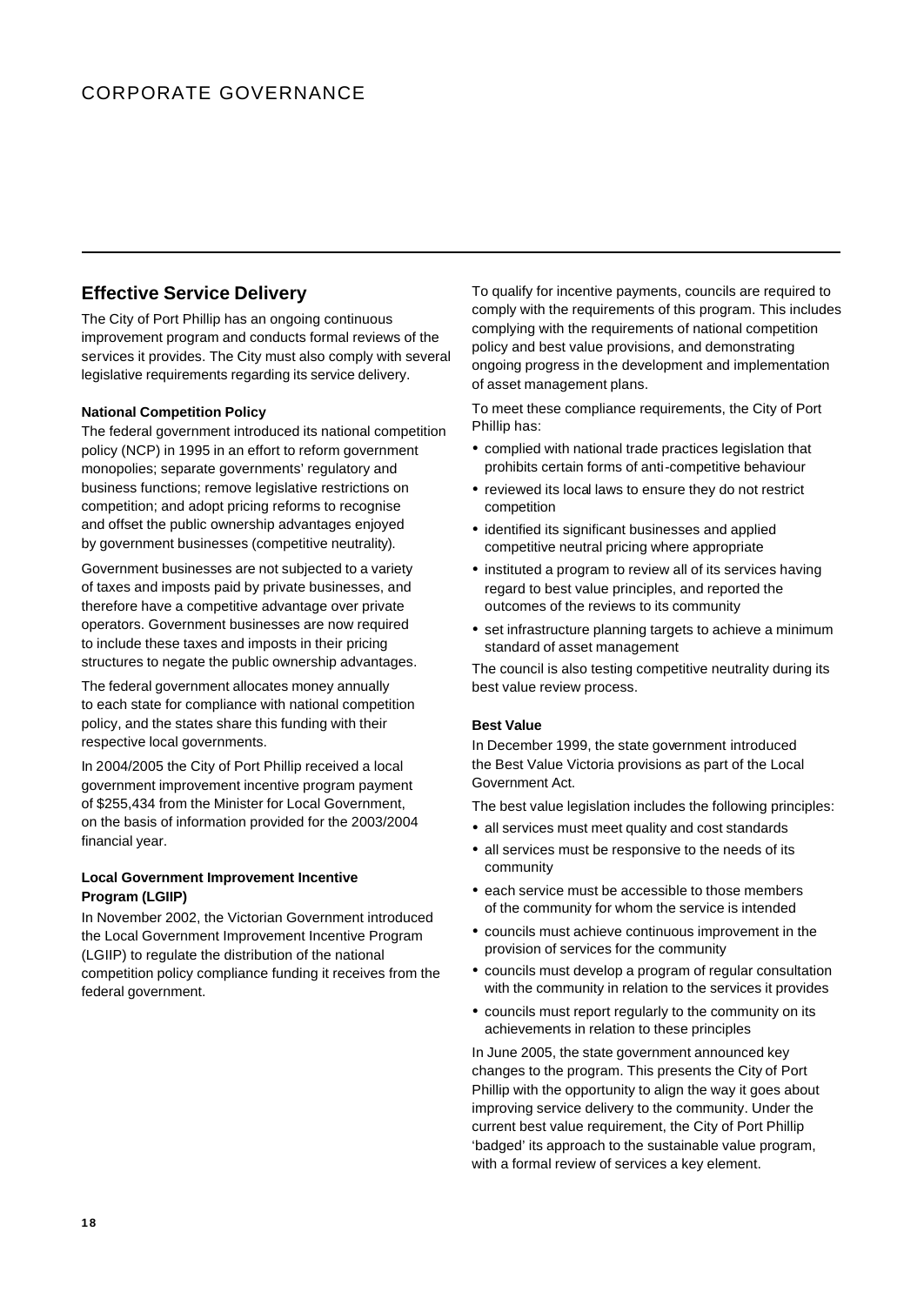# CORPORATE GOVERNANCE

This comprehensive sustainable value program includes:

- a comprehensive model for undertaking service reviews
- the requirement to broadly consult with the community
- a program for benchmarking
- direct involvement of the council
- the engagement of relevant industry expertise
- external independence at the review phase

The following service reviews were completed during 2004/2005:

- Social Planning and Community and Neighbourhood Development
- **Environmental Projects**
- Corporate Planning
- Fleet Management

A full and comprehensive copy of the City of Port Phillip's 2004/2005 best value annual report to the community is available on the council's website at www.portphillip.vic.gov.au

## **Risk Management**

The City of Port Phillip has taken a number of steps to manage risk. This includes risk awareness and reduction activities, insurance coverage, and an internal audit process.

#### **Risk Awareness**

Risk management is an essential part of the City of Port Phillip's culture.

The City of Port Phillip's policy is to manage risk in accordance with best practice. We will comply with the Australian standard for risk management (AS/NZS 4360:2004) and our risk management decisions and practices align with our establis hed values and ethical standards.

Our risk management policy and risk management strategy are reviewed annually.

The main policy objectives of managing risk are to:

- ensure that the services provided by the organisation have a high level of integrity
- safeguard our assets people, finances and property
- create a workplace culture where all staff will assume responsibility for managing risk in their day-to-day work activities
- maintain our capacity to deliver policy objectives and performance in a timely, efficient and effective manner
- deploy resources and operational capabilities in an efficient and responsible manner
- ensure the council can appropriately deal with risk
- demonstrate transparent and responsible risk management processes that align with best practice
- encourage the identification and reporting of potential risks

Each division is responsible for managing their own risks.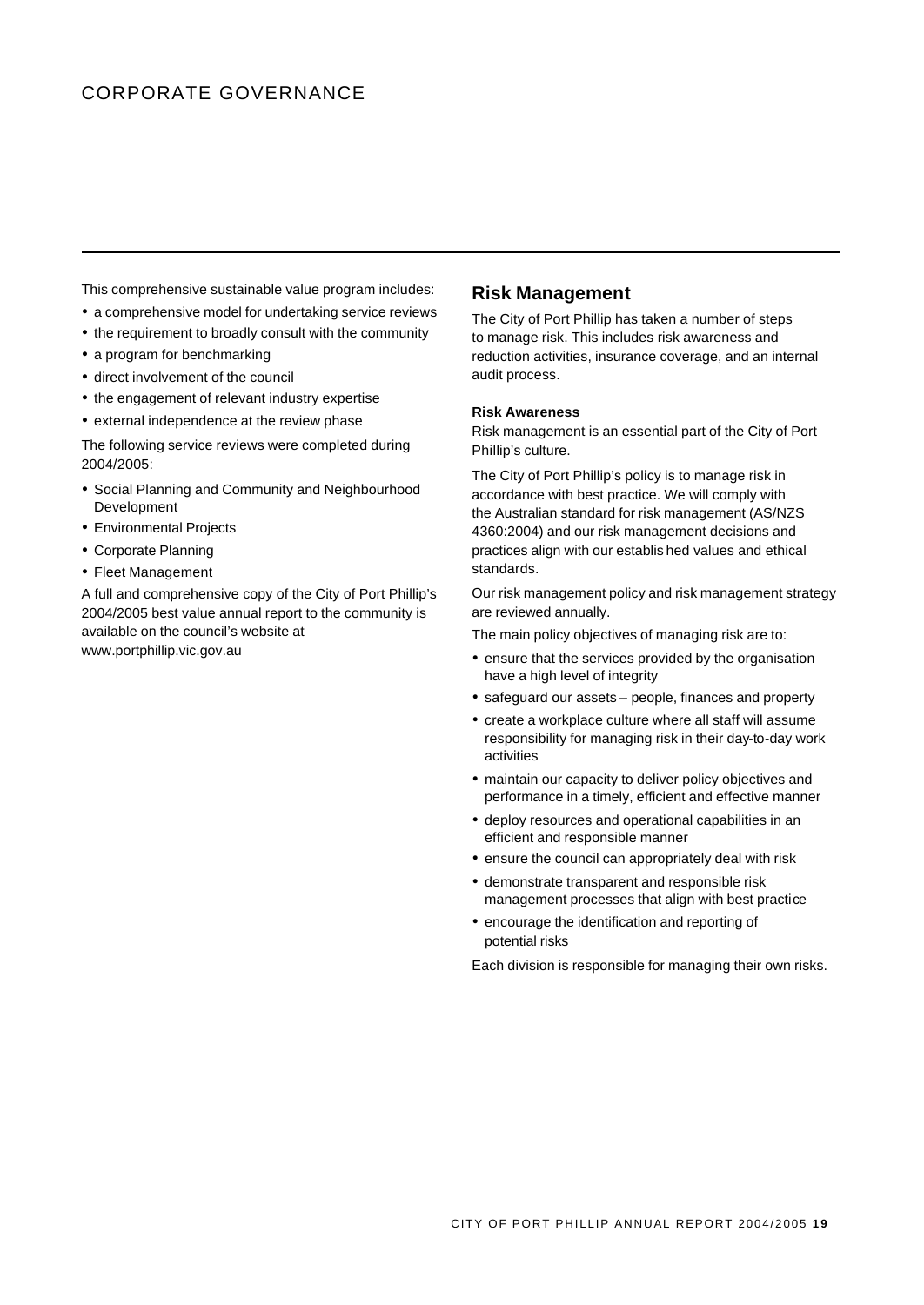# CORPORATE GOVERNANCE

#### **Insurance and Risk Reduction**

The council's insurance policies provide coverage for the following areas: public liability, products liability and professional indemnity, industrial special risks, motor vehicle, councillors' and officers' liability, personal accident, machinery/computer breakdown and boiler explosion, marine hull, construction works and fidelity guarantee.

Increased risk management has assisted council in maintaining or reducing its insurance costs. The continued challenge is to ensure the council's risk management policy objectives are embraced sufficiently by staff such that risk management becomes an integral part of business planning and everyday business operations.

All council departments have undergone risk identification assessments and established departmental risk management plans. These plans have assisted service areas in addressing risks identified as potential areas of exposure to the council, and enabled them to develop and implement suitable controls that can be integrated into the normal course of operations.

#### **Audit Committee and Internal Audit**

As part of its duty to fulfill governance obligations to the community, the City of Port Phillip has established an audit committee. The audit committee is an advisory committee of the council and was established in December 1995, nearly eight years before the Victorian Government legislated that all councils must have an audit committee. The council has adopted a charter, terms of reference and documented responsibilities to govern the activities of the audit committee.

In consultation with council management, the audit committee develops an annual internal audit program to address the risks that the organisation may confront. This includes the effective management of financial risks, the credibility and objectivity of financial reports, and compliance with laws and regulations. The audit program is a dynamic strategy that can be continually developed and realigned to suit the needs of the organisation.

The audit committee membership consists of external and internal representatives. The chief executive officer also attends the meetings and the council's internal auditor attends to present audit reports and provide advice to the audit committee.

External representatives:

- John Warburton Mr John Warburton chairs the audit committee. He is a member of the Australian Society of Certified Practising Accountants, holds past and present directorships in a range of companies and as director of state government statutory corporations. He is a member of two state government audit committees and chair or member of five council audit committees. Mr Warburton receives \$4,500 per annum for his role on the City of Port Phillip's audit committee.
- ü Graham Lockwood Mr Graham Lockwood is a retired certified practising accountant and a previous executive director and manager of a range of companies and organisations. He receives \$4,000 per annum for his role on the City of Port Phillip's audit committee.

Internal representatives:

- Mayor of the City of Port Phillip
- executive director of the Corporate Management division

During 2004/2005, the committee met on five occasions.

The audit committee and the internal auditor are key elements of the council's system of checks and balances. However, they are not the only elements. Councils are required to be externally audited annually by the Auditor General or his/her representative, and the external auditor presents this audit of the accounts to the audit committee. Councils must also comply with the requirements of the Local Government Act 1989 and many other pieces of legislation, and are required to provide the Minister for Local Government with detailed reports, including the annual report, budget and council plan.

These measures are in place to ensure that councils are accountable to their stakeholders including residents, ratepayers, business and government.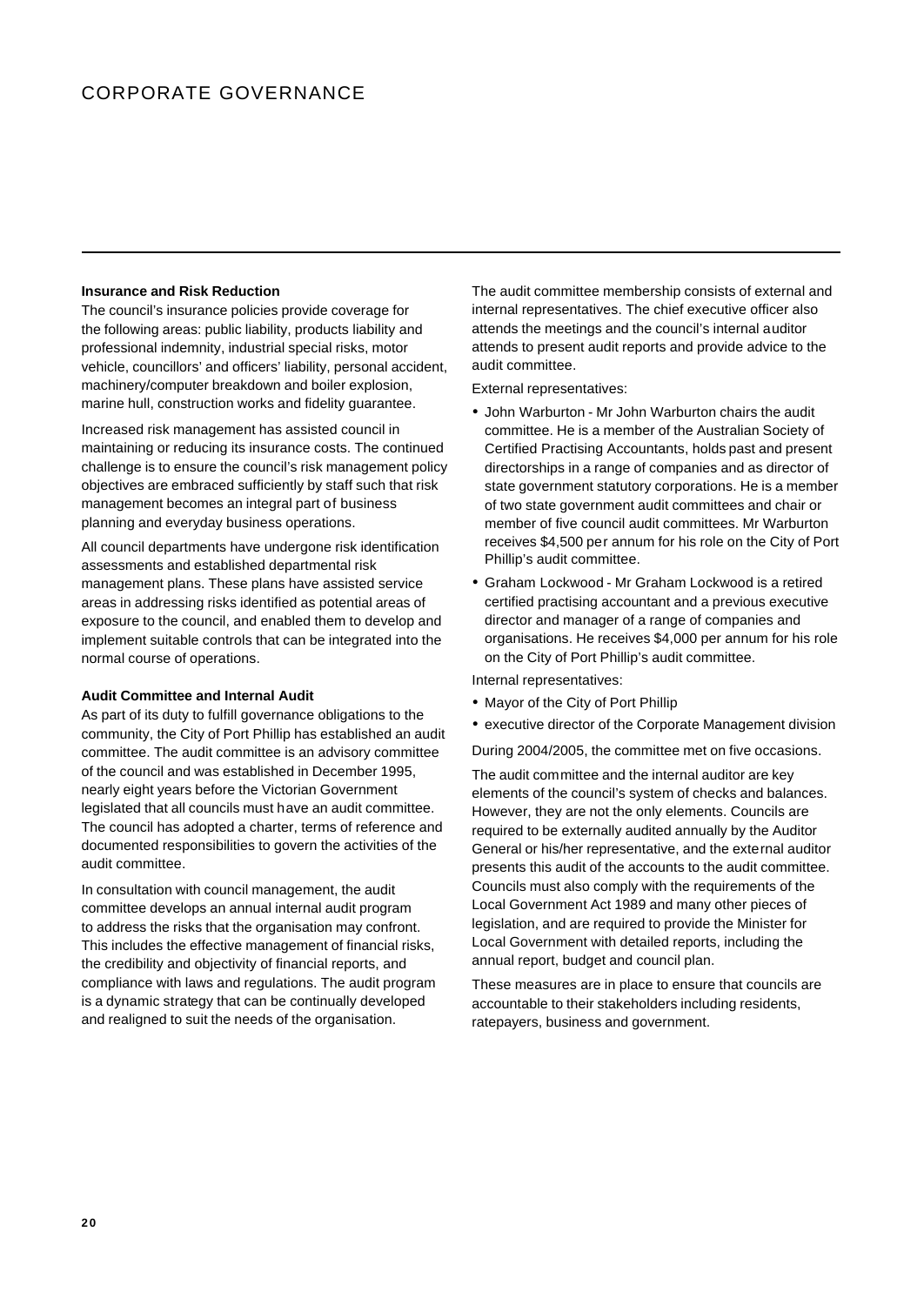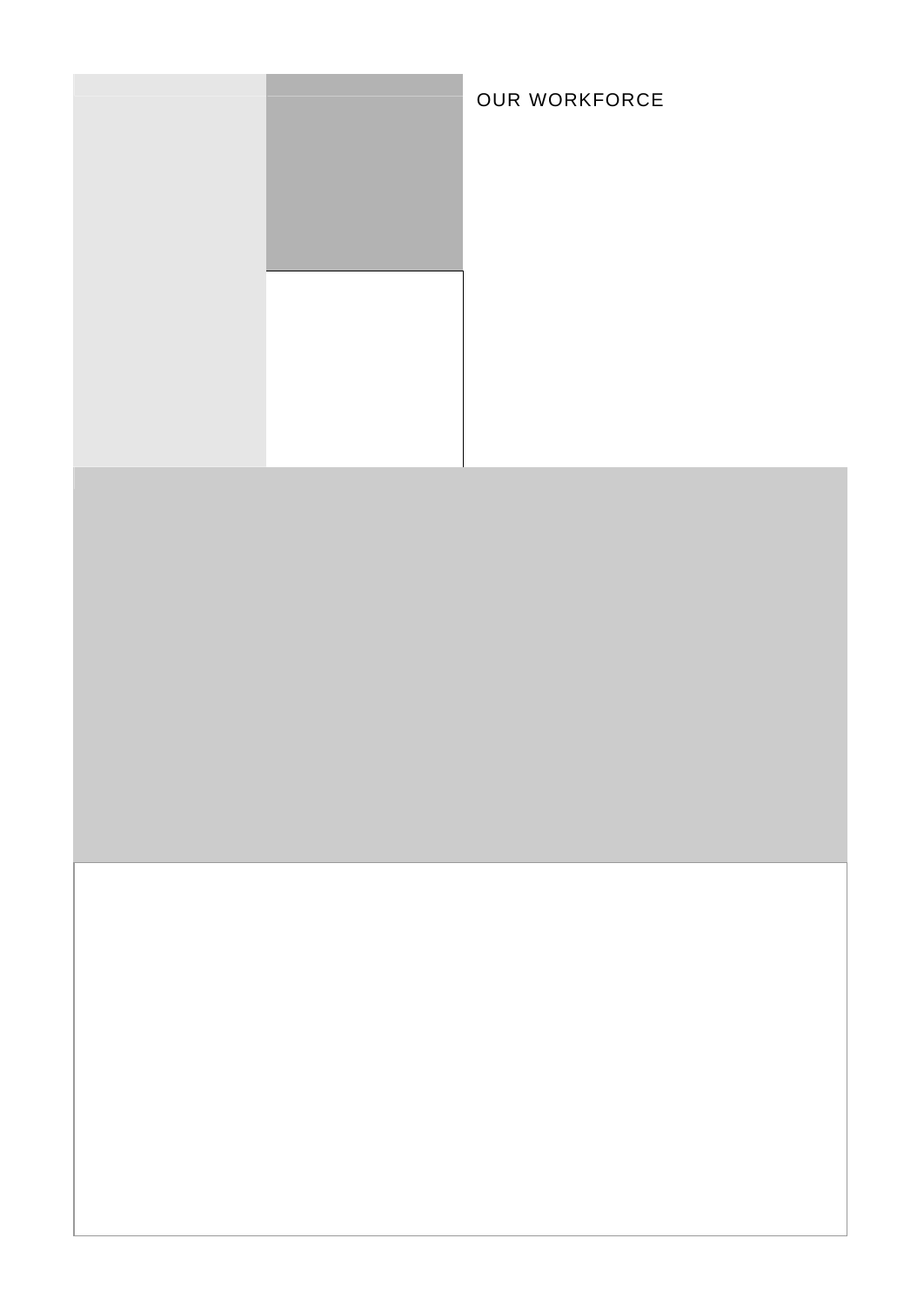# **Leadership and Culture**

As an organisation the City of Port Phillip serves a diverse municipality and has worked to develop a unique culture to deliver the organisation's commitment to our community. Our key goals are;

- Service
- Sustainability
- Less busyness
- Fun and growth at work

Led by our Executive team and Management, all staff are encouraged to be leaders, to demonstrate personal judgment and to understand that service delivery in an ever changing world is complex and dynamic.

We want a work environment where employees aspire to have shared values around fairness, integrity, honesty and trust. These values are underpinned by our three simple rules: care for ourselves, care for each other and caring for this place.

These shared values provide a foundation upon which we can achieve our goals and provide service to our community in a sustainable way.

# **Supporting and Developing our Employees**

## **Professional Development and Training**

Having an organisation that understands the importance of learning together is our commitment to improve service delivery. Key learning principles have been endorsed to provide guidelines for future learning opportunities. These key learning principles build internal capacity, fill knowledge gaps and meet legislative obligations.

An internal professional development 'Sustainable Learning' program is made available to all employees to help grow their capabilities, skills and competencies.

Over 200 employees attended one of these 15 internal training sessions in 2004/2005.

## **Leadership Development**

The organisation delivered a leadership development program, Frontline Management, through Swinburne University in 2004/2005. 20 selected employees participated in this program.

## **Introduction to the City of Port Phillip – Induction of New Employees**

The City of Port Phillip aims to provide new employees with practical support and information. This includes an overview of the structure and general operation of the City of Port Phillip as well as an opportunity to meet other new employees. The City of Port Phillip is also committed to ensuring that all employees understand the organisation's values and commitment to service culture and the role they play in making this happen.

# **Appreciating Diversity**

### **'Respect for Others'**

The City of Port Phillip's equal employment opportunity policy, 'Respect for Others', ensures that individuals receive fair and consistent treatment in a work place that is free from harassment, discrimination, bullying and unfair treatment. Our recruitment strategies include considering whether positions may be suitable for indigenous candidates or candidates that may have a disability.

No discrimination claims were made against the City of Port Phillip in 2004/2005.

During 2004/2005, equal opportunity training programs were held for staff. This program recognises that how we behave affects not only other employees but our community as well.

## **Indigenous Employment Program**

The City of Port Phillip's Indigenous employment program supports, employs, trains and retains Indigenous Australians.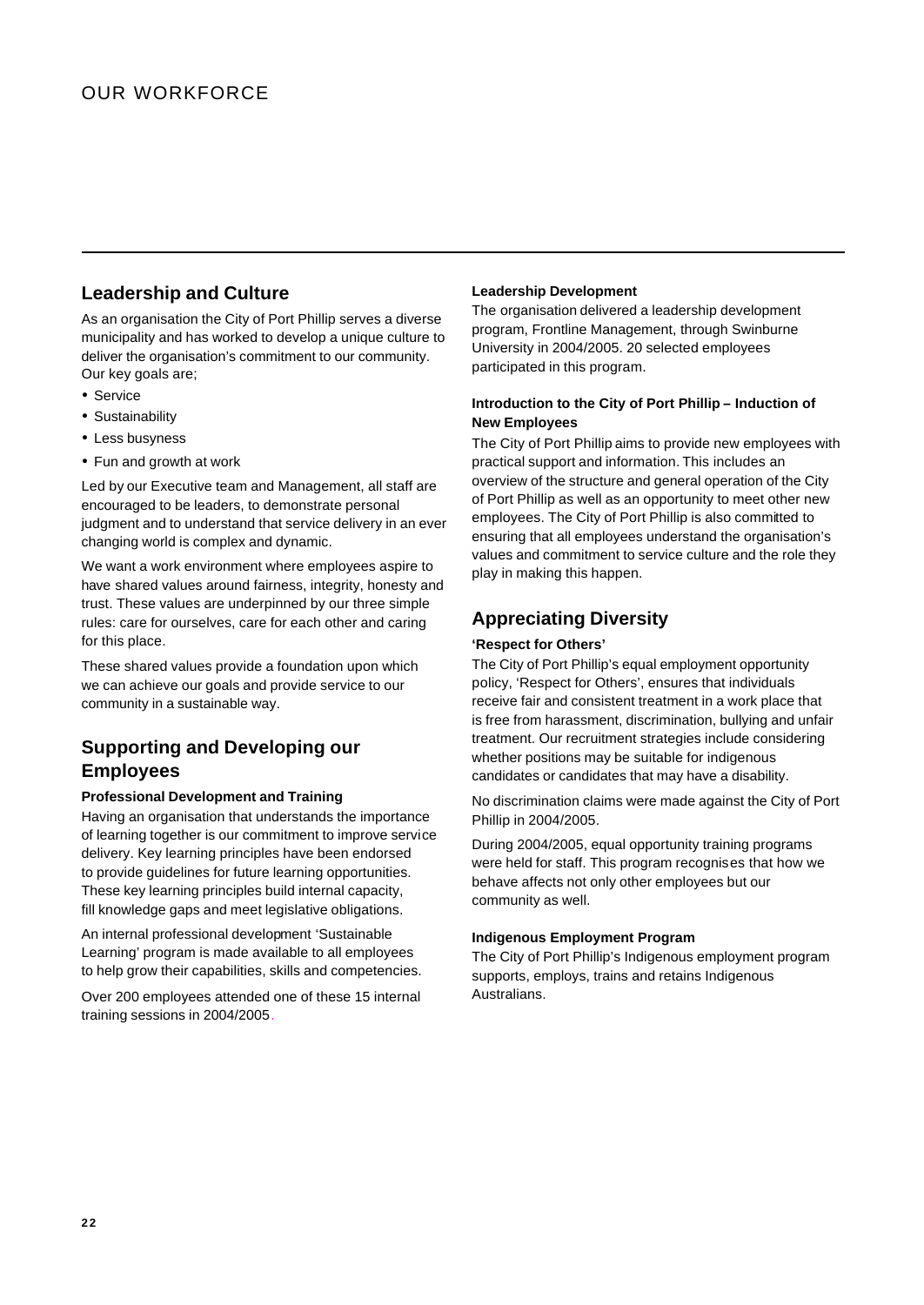# OUR WORKFORCE

Over the past 10 years, the City of Port Phillip has committed to and worked towards the improvement of services, economic development, employment, reconciliation, cultural heritage and recognition of its Indigenous Australian community. The Indigenous employment program is a result of this ongoing commitment.

Through targeted advertisements in Indigenous newspapers the City of Port Phillip will seek to attract Indigenous applicants and promote our organisation as an employer of choice to the Indigenous Community.

By way of an Indigenous Employee Support Network the City of Port Phillip continues to resource and facilitate a regional support and networking mechanism aiming to reduce the risks of working in isolation.

## **Work and Life Balance**

The City of Port Phillip has long been regarded as an employer of choice, well before the term became well known. Particularly in local government circles, people want to work at the City of Port Phillip and among the reasons for this has been its image as an organisation that values people as its most important asset. A significant number of our total workforce also lives within our municipal boundaries. This information is significant for several reasons. Less travel time means more family time and also means that our employees can better take advantage of other council initiatives like the after school program and subsidized child care. The City of Port Phillip continues to be innovative in the area.

The City of Port Phillip was nominated as one of the finalists in the Australian Chamber of Commerce (ACCI) / Business Council of Australia (BCA) National Work and Family Awards 2005.

## **Health, Safety and Wellbeing**

The City of Port Phillip continues to work in partnership with employees to implement and encourage various health, safety and wellbeing initiatives and activities.

#### **Help Yourself to Health**

The ongoing and innovative Help Yourself to Health program aims to improve the general health and wellbeing of our employees. The program has covered a variety

of health seminars and activities including smart skin screening, onsite coaching and healthy living and eating tips.

### **Occupational Health and Safety**

Each division within the organisation has developed a specific occupational health and safety work plan. The aim of these plans is to build a committed and effective occupational health and safety program that meets legislative requirements, reduces workplace injury and encourages a safe and healthy workplace.

#### **WorkSafe**

WorkSafe, the Victorian WorkCover Authority's occupational health and safety arm, continues to audit workplace practices in all local government organisations.

In 2004/2005 WorkSafe undertook a number of visits to council departments including the depot, libraries, home care, traffic enforcement and local laws. To date WorkSafe are satisfied with the City of Port Phillip efforts and the systems we have in place.

#### **WorkCover**

In 2004/2005, there were only 13 standard WorkCover claims, of which 11 are now closed.

Our WorkCover premium rate of 1.37% (averaged across all work sites), based on claims history, is lower than the average local government industry rate of 2.62%.

The organisation is committed to providing injured employees with modified or alternative duties to assist in the rehabilitation process. The City of Port Phillip has a dedicated Occupational Health and Safety Consultant who is committed to continuous improvements in this area.

#### **Employee Assistance**

The wellbeing of our employees is supported through an employee assistance program. This counselling and consulting program is available to all staff and their immediate family members. It is a confidential service that may cover work or personal issues. Feedback from the provider is that 6.5% of employees used the service in 2004/2005, enabling them to strategically address work life, morale and productivity issues.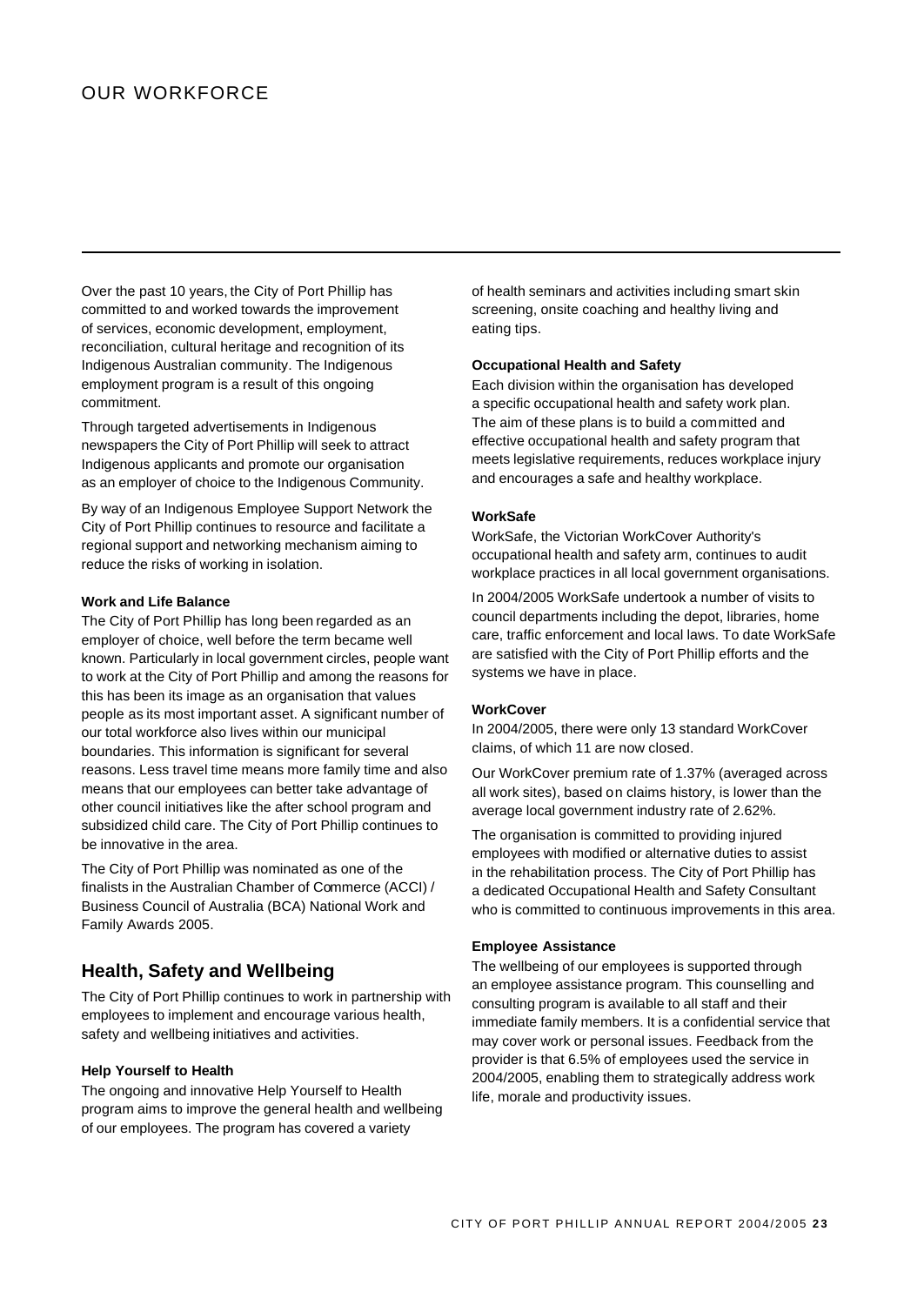# **The Organisation**

The following diagram represents the administrative structure of the organisation in 2004/2005, including the links between the organisation and the council and community. This structure supports a web style of work that relies on collaboration, project management, networking and innovation.

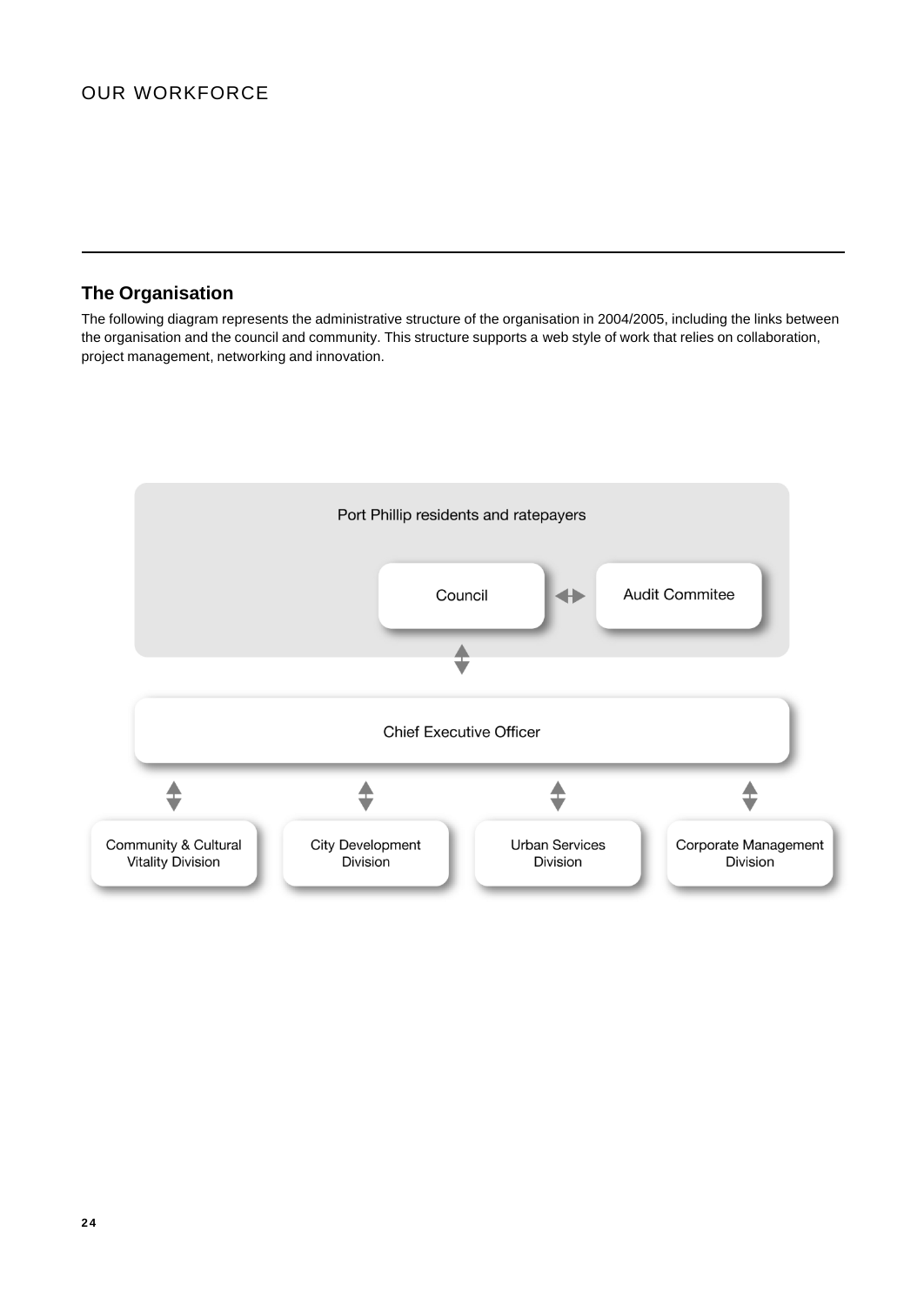# **The Executive Directors**

## **David Spokes, Chief Executive Officer**

David Spokes joined Port Phillip in 1995 as a general manager before being appointed chief executive officer in March 2001. His professional experience includes over 22 years in a variety of local government settings in Victoria and New South Wales. He also enjoyed a significant period in community health and ran his own planning consultancy for several years. David has degrees in arts and social work from the University of Melbourne, and has completed the Cranlana Foundation Leadership program. He is also a fellow of the Institute of Public Administration Australia and an associate of the Australian Institute of Company Directors.

## **Sally Calder,**

## **Director Community and Cultural Vitality**

Sally Calder has been the director of the Community and Cultural Vitality division at the City of Port Phillip since May 2001. Prior to moving into local government, Sally worked for over 10 years in a senior management role in health in New South Wales, and held a variety of executive roles in primary health care in regional and remote New South Wales. Sally also set up one of the first Skillshare programs for the long-term unemployed in rural New South Wales. Sally has a Masters of Arts and Diploma of Education from the University of Sydney, as well as a Graduate Diploma in Business Administration.

## **David Yeouart,**

### **Director Urban Services**

David Yeouart is a civil engineer by training and has had extensive experience in the management of infrastructure and environmental services. Prior to his appointment as director in 2001, David managed the council's Infrastructure department. He has a long history in local government, both in Australia and the United Kingdom, providing traditional infrastructure services, and managing environmental issues and public assets.

## **Geoff Oulton, Director City Development**

Geoff Oulton has been with the City of Port Phillip since May 1995 and held several management roles before being appointed director of the City Development division in 1997. Geoff has a Bachelor degree in Engineering, a Masters degree in Engineering Science and a Masters of Business Administration. Geoff's previous experience includes a short stint in a research capacity, work for a small consulting firm and five years with the City of Nunawading and then the City of Whitehorse in a number of management roles.

#### **David Graham,**

### **Director Corporate Management**

David Graham has been in local government for more than 30 years. His work experience includes line management roles within Port Melbourne, Darebin and Kew councils, and he was chief executive officer of Port Melbourne Council before local government amalgamations in 1994. David has a Diploma of Local Government Administration, a Bachelor degree in Business (accounting) and a Masters of Business Administration.